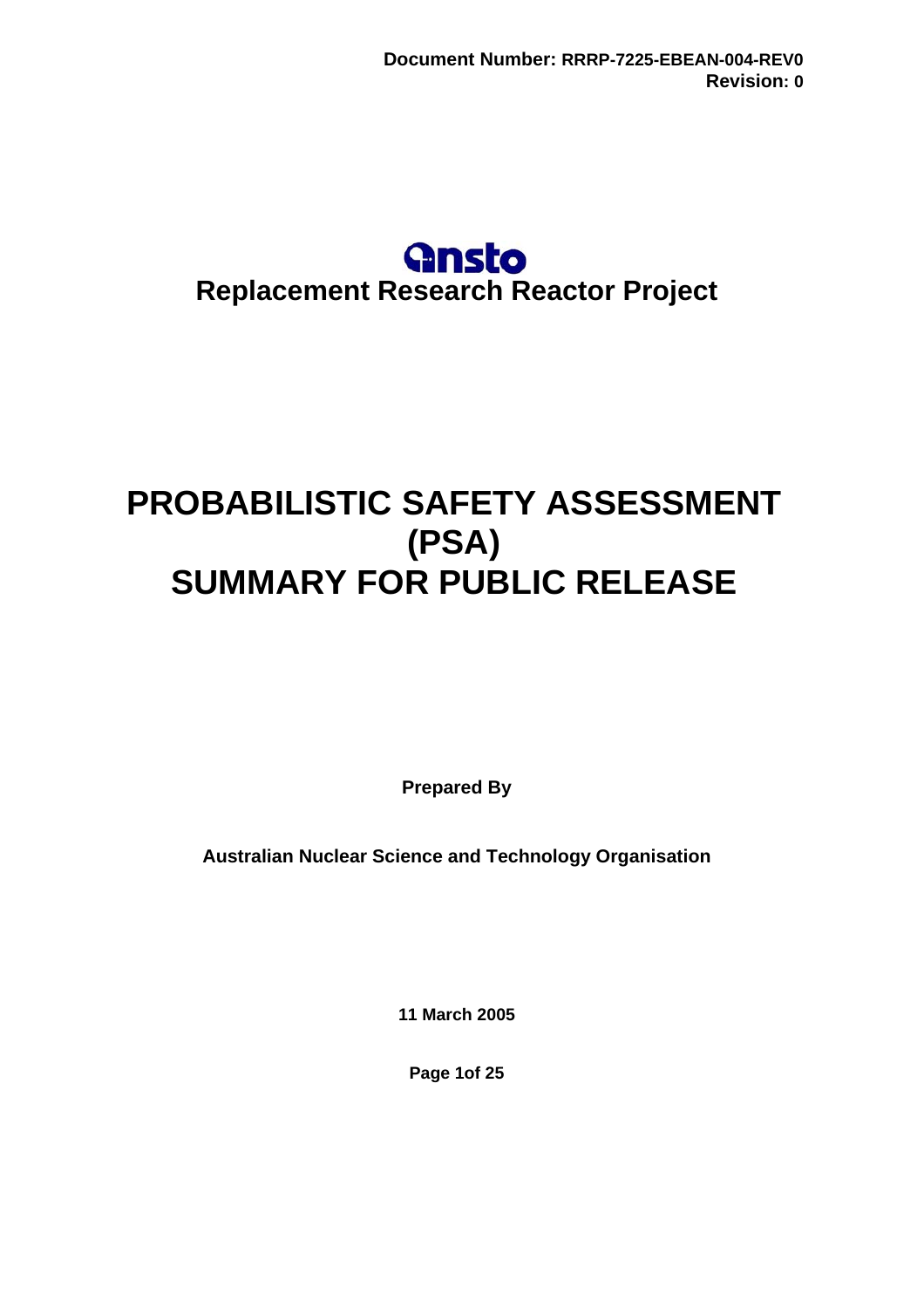|                       | <b>ANSTO</b>                                                                         | Document N°: RRRP-7225-EBEAN-004-Rev0<br>Revision: 0                                  |                                      |          |
|-----------------------|--------------------------------------------------------------------------------------|---------------------------------------------------------------------------------------|--------------------------------------|----------|
|                       | <b>Replacement Reactor Project</b>                                                   | Document Title: Probabilistic Safety Assessment<br>(PSA) - Summary for Public Release |                                      |          |
| <b>REVISION SHEET</b> |                                                                                      | Ref No:                                                                               |                                      |          |
|                       |                                                                                      |                                                                                       | Print name, date and sign or initial |          |
| Revision              | Description of Revision                                                              | Prepared                                                                              | Checked/                             | Approved |
|                       |                                                                                      |                                                                                       | Reviewed                             |          |
| $\overline{0}$        | Original issue for public release                                                    | $\overline{\text{SB}}$                                                                | <b>MS</b><br><b>JP</b>               | GW       |
|                       |                                                                                      |                                                                                       |                                      |          |
|                       |                                                                                      |                                                                                       |                                      |          |
|                       |                                                                                      |                                                                                       |                                      |          |
|                       |                                                                                      |                                                                                       |                                      |          |
|                       |                                                                                      |                                                                                       |                                      |          |
|                       | Notes: 1. Revision must be verified in accordance with the Quality Plan for the job. |                                                                                       |                                      |          |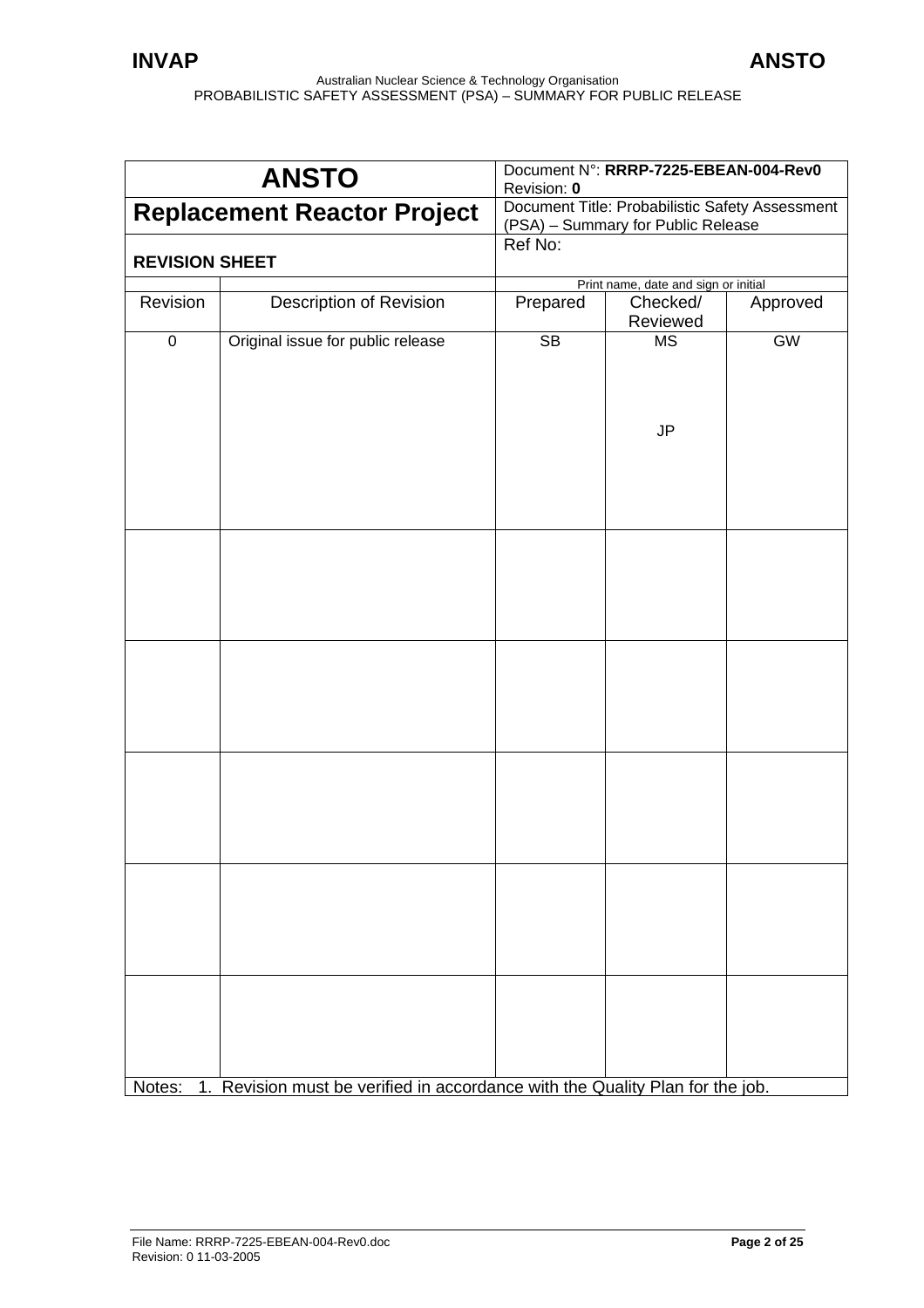#### **PREFACE**

This document has been specifically prepared for public release and accordingly, does not contain any in-confidence material. It is based on the complete version of classified document that has been formally submitted to ARPANSA. A specific public release version has been prepared because a review of the base document indicated that simply deleting the in-confidence material would make them unreadable or unintelligible. In addition, the language and terminology used may be modified as appropriate to make it more readily understandable to a non-specialist reader. However, it should be noted that there are no technical differences between this public release version and the complete document upon which it is based.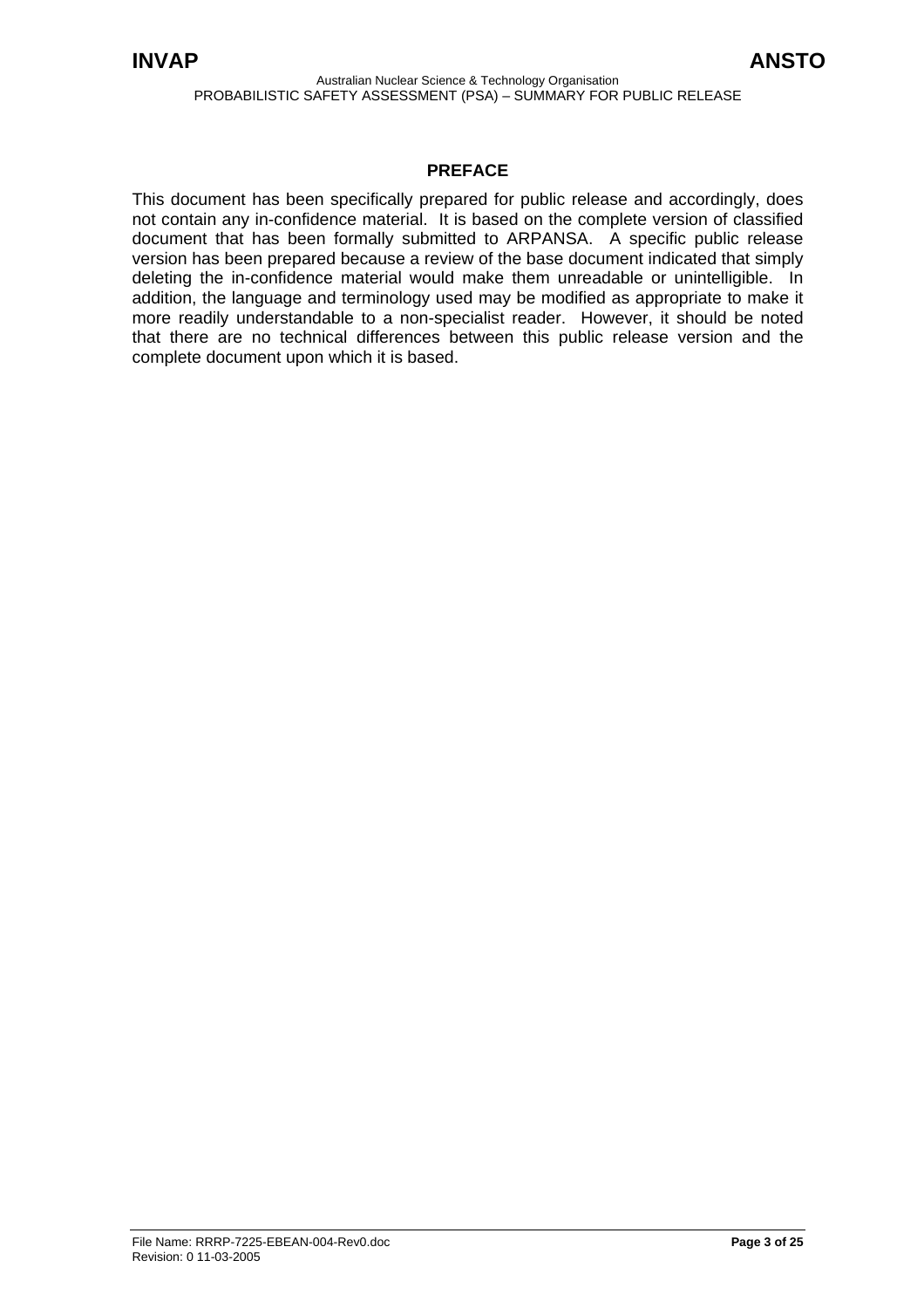## **TABLE OF CONTENTS**

| 1              |                                                                |  |  |  |
|----------------|----------------------------------------------------------------|--|--|--|
| 1.1<br>1.1.1   |                                                                |  |  |  |
| 1.1.2<br>1.1.3 |                                                                |  |  |  |
| 1.2            |                                                                |  |  |  |
| 1.3            |                                                                |  |  |  |
| 1.4            |                                                                |  |  |  |
| 1.5            |                                                                |  |  |  |
| 1.6            |                                                                |  |  |  |
| $\mathbf{2}$   |                                                                |  |  |  |
| 211            |                                                                |  |  |  |
| 2.1.2          |                                                                |  |  |  |
| 2.1.3          |                                                                |  |  |  |
| 2.1.4          |                                                                |  |  |  |
| 3              |                                                                |  |  |  |
| 4              |                                                                |  |  |  |
| 5              |                                                                |  |  |  |
| 5.1            |                                                                |  |  |  |
| 6              |                                                                |  |  |  |
| 6.1            |                                                                |  |  |  |
| 6.1.1          |                                                                |  |  |  |
| 6.1.2          |                                                                |  |  |  |
| 6.1.3          |                                                                |  |  |  |
| 6.1.4          |                                                                |  |  |  |
| 6.2            |                                                                |  |  |  |
| 7              |                                                                |  |  |  |
| 7.1<br>7.1.1   |                                                                |  |  |  |
| 7.2            |                                                                |  |  |  |
| 7.3            |                                                                |  |  |  |
| 8              | LEVEL III PSA CONSIDERATIONS AND COMPARISON WITH OBJECTIVES 21 |  |  |  |
| 8.1            |                                                                |  |  |  |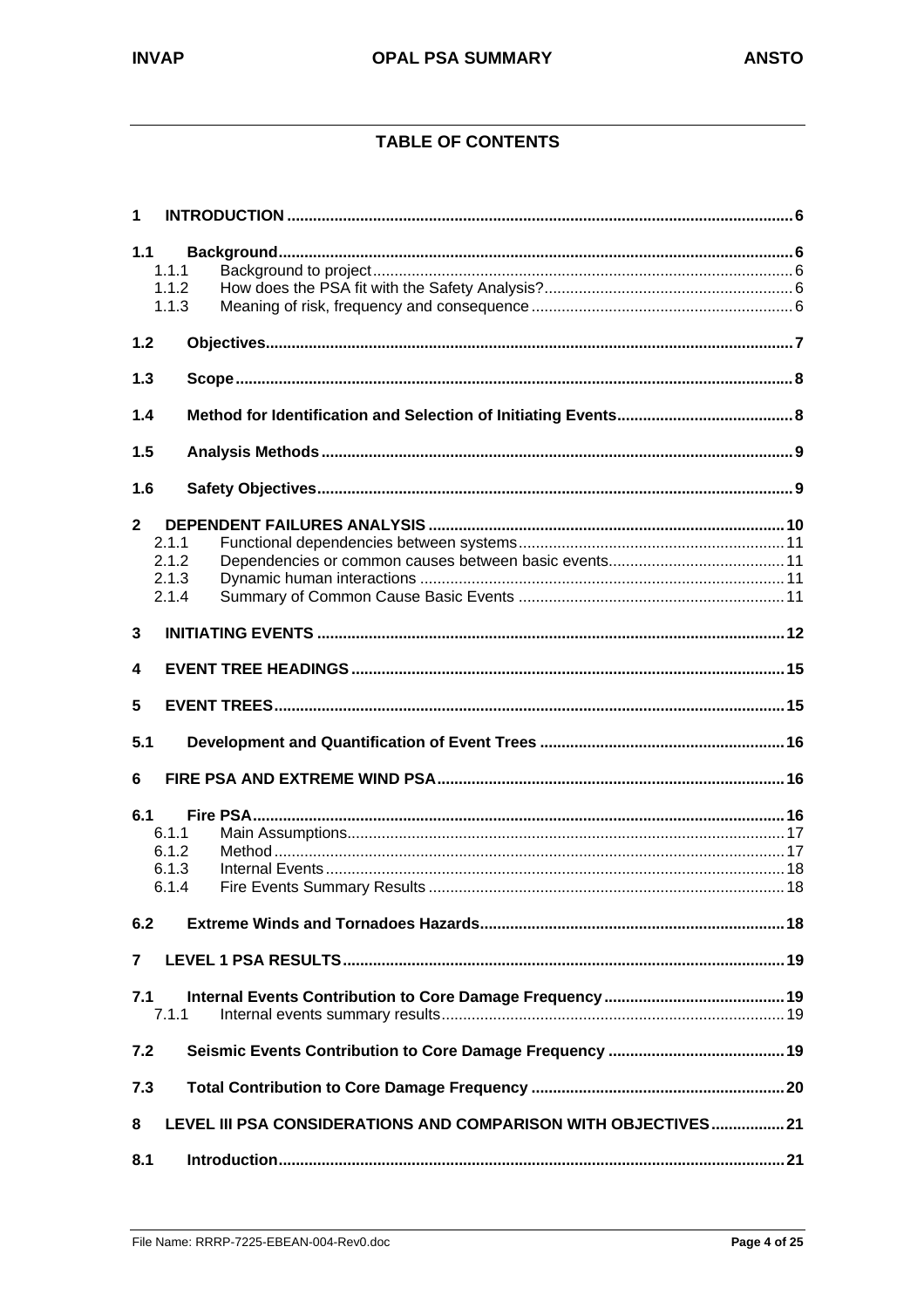| 8.2 |                                                                     |  |
|-----|---------------------------------------------------------------------|--|
| 8.3 | Risk Results and Comparison with Regulatory Assessment Principles23 |  |
|     |                                                                     |  |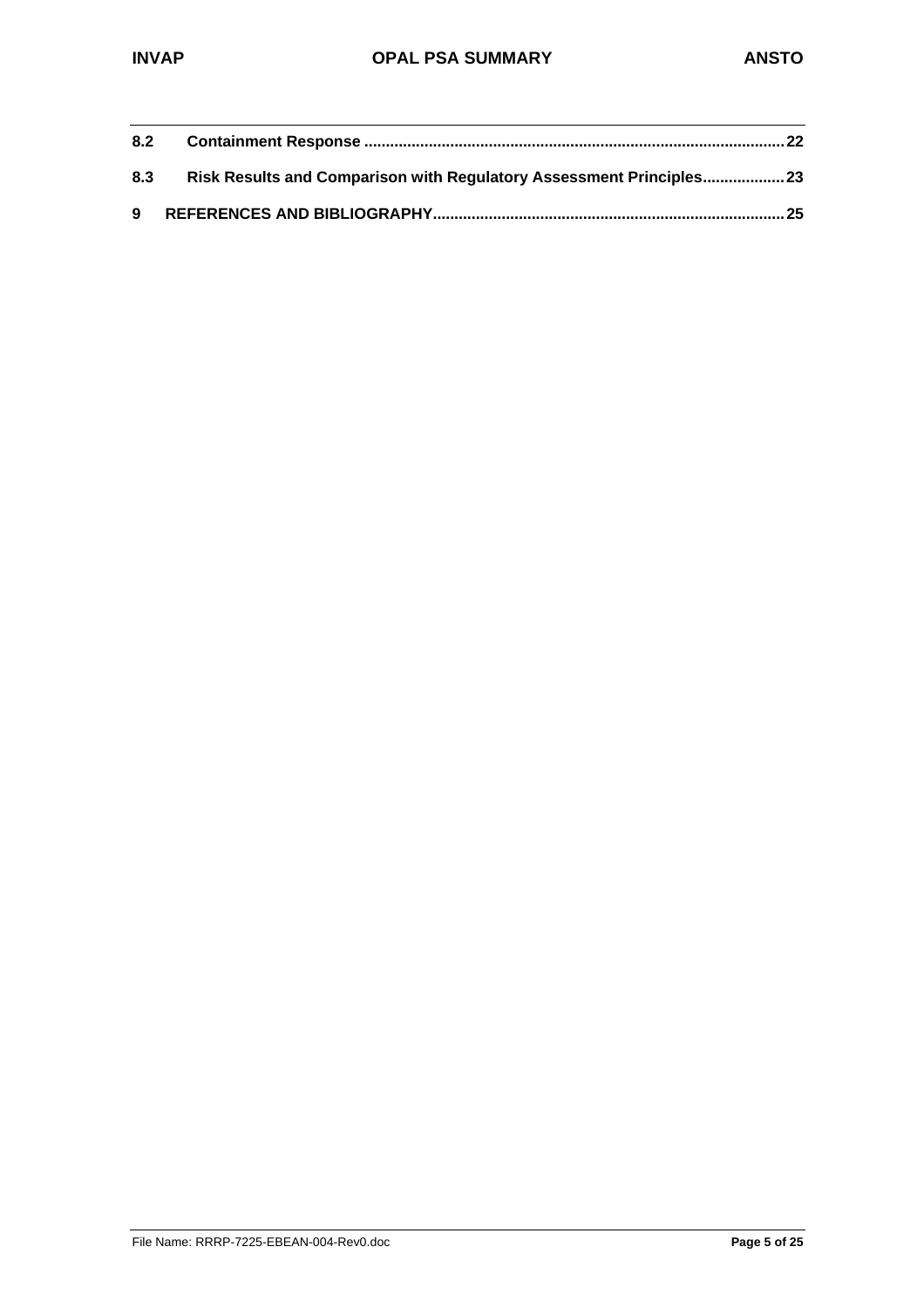## **1 INTRODUCTION**

This report is a summary of the Probabilistic Safety Assessment (PSA) study of the Open Pool Australian Light-water research reactor (OPAL) built at Lucas Heights, NSW.

The methodology adopted for this PSA basically follows the NUREG/CR-2300 [1] recommendations, except in the treatment of common cause failures which are discussed in section 1.6. The approach for this treatment is considered more appropriate for a new reactor which does not have operational experience.

## **1.1 BACKGROUND**

## **1.1.1 Background to project**

The OPAL Reactor is an open pool type reactor, that is, a reactor where the core sits in a deep pool of water that provides cooling of the core, and protection against the effects of radiation. The metallic pool is inserted in a high integrity reinforced concrete block.

The OPAL Reactor provides facilities for irradiating targets for the production of radioisotopes, for irradiating silicon and for experiments; as well as providing high quality neutron beams for specialised research.

Details are given in the Safety Analysis Report (SAR).

## **1.1.2 How does the PSA fit with the Safety Analysis?**

The safety analysis in Chapter 16 of the SAR considers the comprehensive range of postulated initiating events (PIEs). It then examines each of these PIEs and determines which can be eliminated from further consideration because their likelihood is very low, or because of plant design features which mean the event cannot credibly occur, or because the event consequences are bounded by other initiating events. The events that remain are considered Design Basis events and are analysed using thermalhydraulic and neutronics computer codes with conservative assumptions, including an assumption that at least one item in each safety system fails. The analyses show that the many safety features included in the design are effective in preventing accidents, protecting against accidents and mitigating against their consequences (were an accident to occur), even if one part of a safety system were to fail. The reactor is demonstrated to behave within the safety limits in all design basis PIEs and the safety features and design characteristics are shown to cope with these scenarios.

In contrast to the Safety Analysis, the PSA attempts to determine all the possible combinations of how the plant could respond to an initiating event and obtain conservative estimates of the frequency and bounding estimates of the consequences. The frequency and consequence constitute the risk, and can be compared against the safety objectives set out in ARPANSA's regulatory assessment principles [2].

In addition to examining beyond design sequences, the PSA also considers some additional beyond design initiators, such as undesired closure of one of the primary cooling system isolation valves, when the reactor is operating at full power.

#### **1.1.3 Meaning of risk, frequency and consequence**

"Risk is the chance of something happening that will impact upon objectives. It is measured in terms of consequence and likelihood" [3].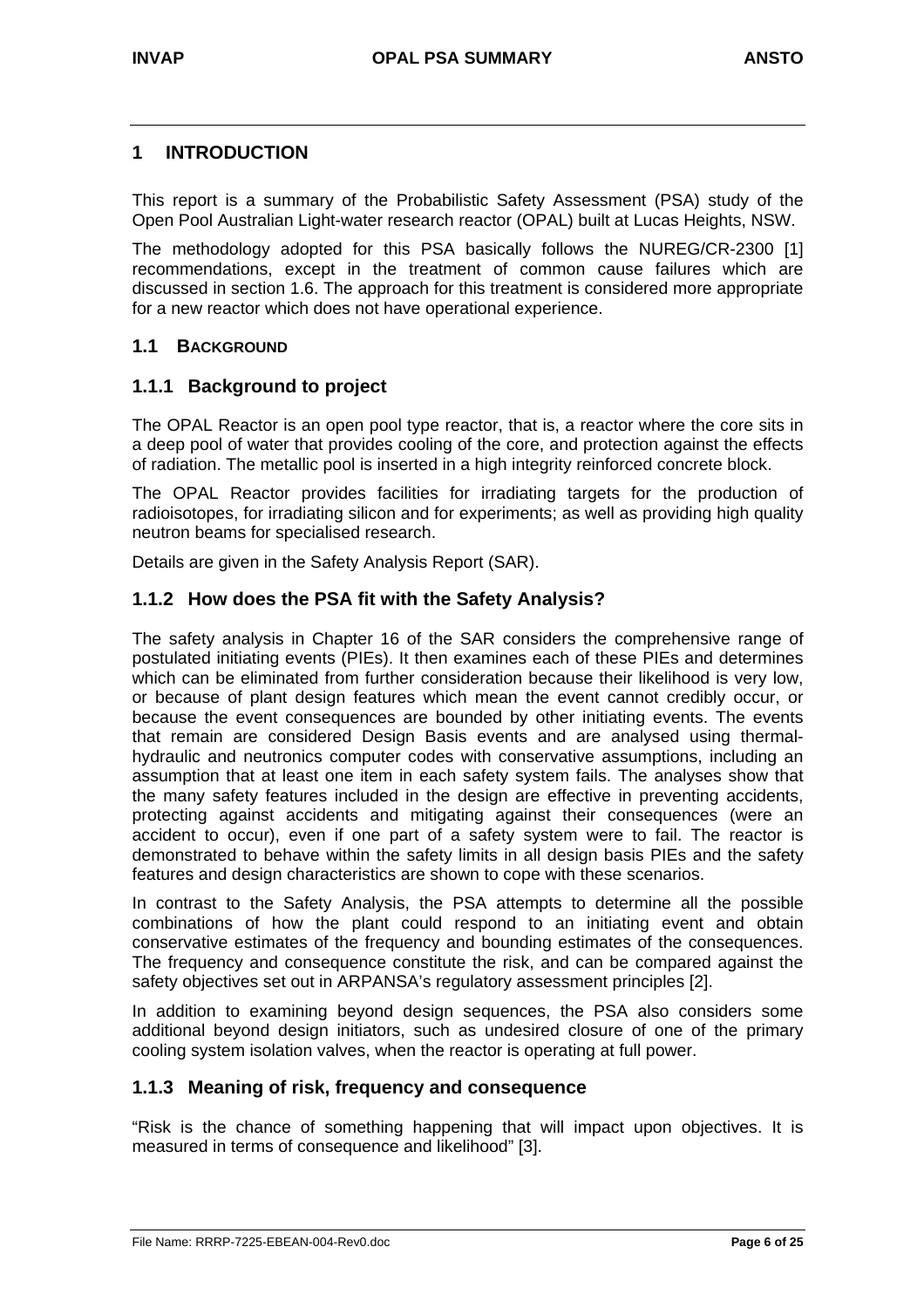Likelihood can be expressed in terms of the probability of occurrence in a given time. If that unit time is a standard unit (eg year) then this is equivalent to frequency providing the probability is small. For rare events we often talk about their frequencies in very small fractions per year.

Consequence is measured in some unit that represents the kind of outcomes. For financial risk, the consequence might be measured in dollars; for road traffic risks, the consequences might be measured in number of fatalities. In this PSA, consequence is measured by effective radiation dose to members of the public.

Different kinds of radiation have different effects on living tissue. Because of this, it is convenient in nuclear plant PSA to use effective radiation dose as the measure of consequence, and this is typically estimated for the "worst placed" individual member of the public, making conservative assumptions about the weather and that individual's behaviour. For example, it was assumed the individual stays outdoors for the full duration of the postulated accident.

Effective (whole body) radiation dose is measured in sieverts (Sv). A sievert is a large dose and so for occupational and accidental exposures, doses are usually measured in millisieverts (mSv or one thousandth of a sievert). Background radiation is also measured in mSv. Exposures to the public due to normal operation of reactors or nuclear facilities are typically measured in micro-sieverts ( $\mu Sv$  or one millionth of a sievert).

The annual average effective dose (per person) received from natural sources in a typical Australian lifestyle is about 2.4 mSv. For the area of the proposed reactor it is 1.8 mSv [4]. From man-made sources, the dose received is very lifestyle specific. For example, a frequent flyer from UK to Australia might receive double this in total "background" radiation due to the additional exposure to cosmic rays at high altitudes (that is, 1-5 micro-sieverts per hour at a typical cruising altitude of 8000 to 11000 metres [4]). Typical total background radiation doses are about 3.2 mSv including medical radiation exposures such as X-rays.

For members of the public, the annual dose limit for radiation exposure caused by industry is 1 mSv. For members of an occupationally exposed group, the limit is 20 mSv per year, averaged over five consecutive calendar years, with no more than 50 mSv in one year. ANSTO has adopted a dose constraint of 15 mSv for its radiation workers. These limits are set for the normal operation of a plant.

In the case of accidents, ARPANSA has set a risk-based limit, which takes into account both the frequency and the dose on the most exposed individual of the public. These criteria are indicated in Table 1, both as safety limits (mandatory) and safety objectives (desirable to comply with). The safety limits set the maximum acceptable risk of accidents, grouped by the range of individual doses a member of the public could receive at the site boundary. For each dose range, the risk of accidents should be as low as reasonably achievable (ALARA) below the safety limit. If the risk is less than the safety objective specified for each dose range, it is not necessary to show that the risk is as low as reasonably achievable.

## **1.2 OBJECTIVES**

The basic objective of this PSA is the quantitative evaluation of the risks associated with the operation of the OPAL Reactor. The PSA was also used to compare risks with the regulatory objectives [2].

Since the preliminary PSA was developed in parallel with the basic engineering phase of the OPAL Reactor, the preliminary results were used as input to the design process,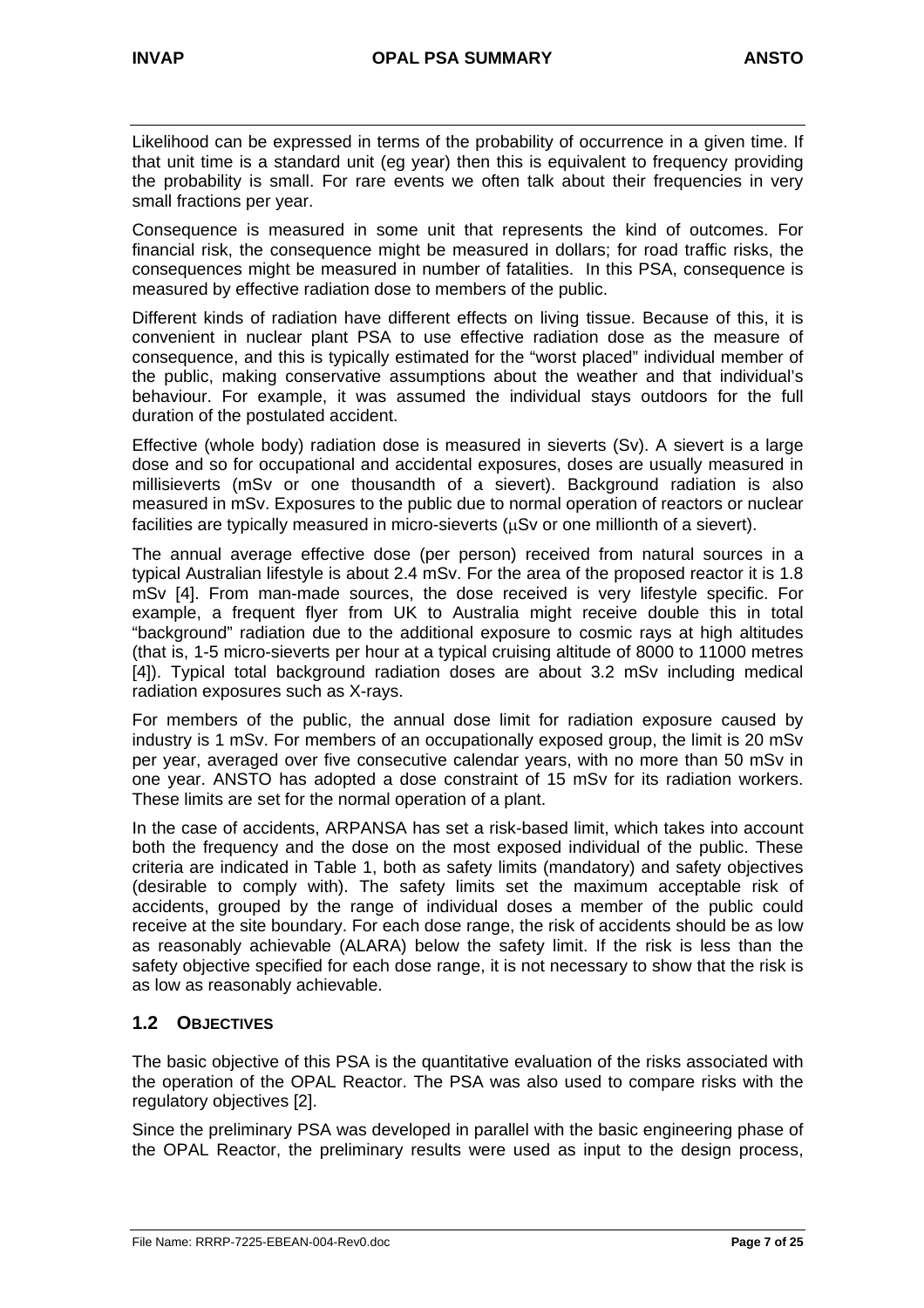thus permitting improvements to be made to the design. These improvements are already included in the present PSA.

## **1.3 SCOPE**

The present PSA was developed for the OPAL Reactor constructed in Lucas Heights, NSW. For the purposes of the PSA, the plant consists of the reactor itself, its irradiation and beam facilities, and its fuel handling facilities, their corresponding buildings, structures, systems and components, including human actions by plant personnel.

The risk evaluation was performed, taking into account internal events, internal hazards (eg fire) and external hazards relevant to the plant. The exclusion of certain events is discussed in the PSA. Sabotage and security related events are explicitly excluded from the present PSA.

The different PSA scopes are usually classified in three levels:

- a) Level I: considers the development of accident sequence models to the point needed to define whether damage to the elements containing radioactive material (eg nuclear fuel) is expected to occur, and to determine the corresponding expected frequency. The prime measure is the CDF.
- b) Level II: goes beyond Level I by modelling the release, transport and deposition of radioactive materials from their original location (eg fuel) through the different barriers that contain it (eg fuel matrix, cladding, primary system, containment) through to the environment.
- c) Level III: goes beyond level II by modelling the dispersion of the radioactive material outside the plant through the environment and the impact on the public property and the environment.

This PSA is Level I with certain Level III considerations including the selection of accidents which bound the risk and make a significant contribution to the frequency. "Significant" in this context means having a frequency greater than the most stringent frequency set in the safety objective of the ARPANSA regulation [2]. This means a frequency greater than  $10^{-6}$  per year.

#### **1.4 METHOD FOR IDENTIFICATION AND SELECTION OF INITIATING EVENTS**

Source and Event Analysis (SEA) was used for the identification and selection of initiating events and it is a bottom-up approach that consists of:

- a) Identification of the relevant radiation sources in the plant (eg core, fuel in the spent fuel pool, fuel in the shipping cask, etc).
- b) Identification of the barriers that separate the radiation sources from the public and/or plant personnel.
- c) Identification of the primary failure mechanisms of these barriers.
- d) Identification of the initiating events that may cause the identified failure mechanisms.
- e) Systematic selection and grouping in a set of representative initiating events.

A screening process is performed at each step, in order to eliminate those events which make a negligible contribution to the overall risk.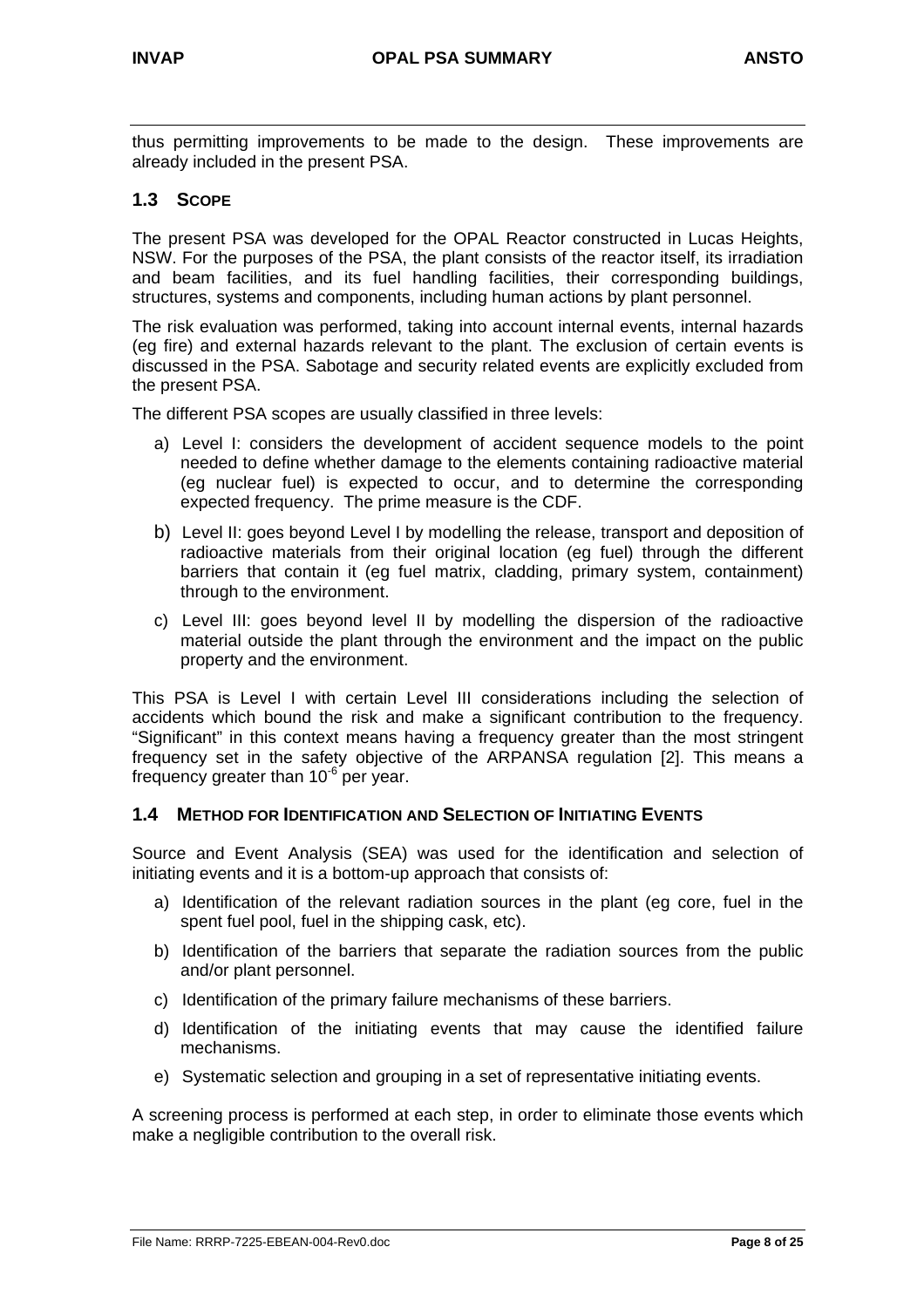External events were identified and screened according to the IAEA guidelines [5] and later compared with those based on the experience of the HIFAR PSA [6].

A review of incidents in research reactors was prepared independently in Chapter 16 of the SAR and no additional initiating events were identified. A Master Logic Diagram was prepared separately and again, no additional initiating events were identified.

## **1.5 ANALYSIS METHODS**

The PSA followed the following main analysis steps:

- a) Initiating events were identified, screened and grouped.
- b) The safety systems and functions required for each sequence were identified for each initiating event.
- c) Fault Trees were developed for each safety system to model the probability of failure of that system.
- d) Event Trees were developed to model the possible sequences following the initiating event.
- e) The models were programmed into an appropriate software package and quantified using component failure data from appropriate source such as the IAEA databases [7,8] and the RAC Database [9].
- f) The Level I PSA results such as the CDF were quantified and importance measures were determined. The importance measures give an indication of how significant each basic event is to the CDF.
- g) The uncertainty and upper bounds on the key Level 1 results were assessed.
- h) The plant damage states were grouped into bounding sets, and the plant behaviour beyond the scope of the Level I PSA was modelled using conservative assumptions (rather than full probabilistic models).
- i) The public doses were estimated for a worst placed member of the public, and the results are then compared against the safety objectives.

In this PSA, the SAPHIRE software package [10] (approved by the US NRC) was used in this study for the quantification of plant damage frequencies specifically the CDF. For some plant damage states, the frequencies could be estimated by direct calculation without use of PSA software.

### **1.6 SAFETY OBJECTIVES**

The safety objectives of the risk analysis are those indicated in the Regulatory Assessment Principles of the ARPANSA [2]. It is stated that the acceptability of the PSA is judged by comparison with the Safety Objective and the Safety Limit for the total predicted frequency of accident which result in doses to the public. These are shown in Table 1, and graphically interpreted in Figure 1.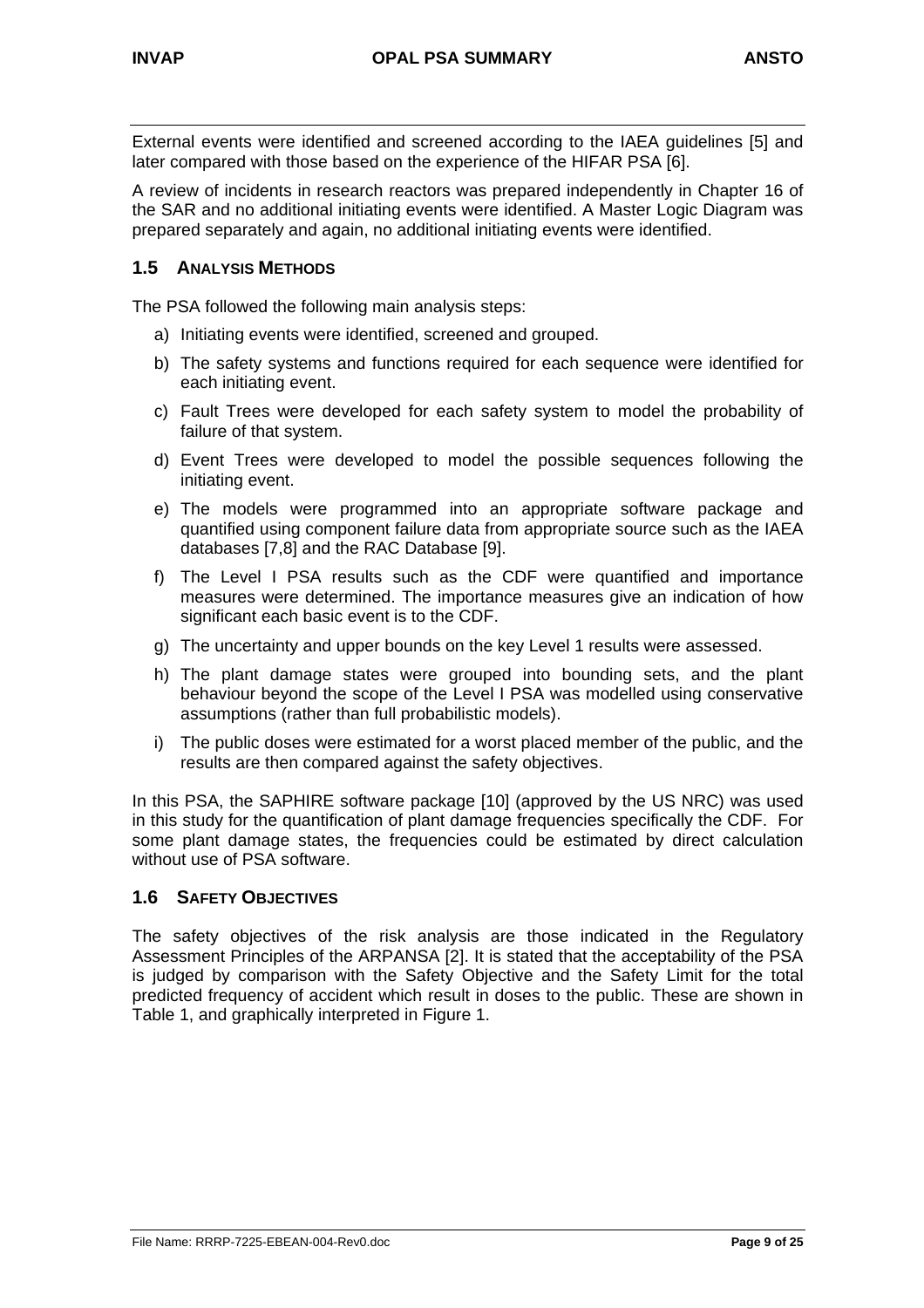| rable residery Limits and Objectives            |                     |                                               |  |  |  |
|-------------------------------------------------|---------------------|-----------------------------------------------|--|--|--|
| <b>Maximum</b><br><b>Effective dose to most</b> |                     | Total frequency, per controlled facility year |  |  |  |
| <b>Exposed individual off-site</b><br>(mSv)     | <b>Safety limit</b> | <b>Safety objective</b>                       |  |  |  |
| $0.1 - 1$                                       |                     | 10                                            |  |  |  |
| $1 - 10$                                        | $10^{-1}$           | $10^{-3}$                                     |  |  |  |
| $10 - 100$                                      | $10^{-2}$           | $10^{-4}$                                     |  |  |  |
| $100 - 1000$                                    | $10^{-3}$           | $10^{-5}$                                     |  |  |  |
| >1000                                           | $10^{-4}$           | 10 $^{\circ}$                                 |  |  |  |

|  |  | <b>Table 1 Safety Limits and Objectives</b> |
|--|--|---------------------------------------------|
|  |  |                                             |





Other regulatory expectations are:

- a) The likelihood of failure of a reactor shutdown system does not exceed  $10^{-3}$  per demand (RAP38 [2]), and
- b) The frequency of significant damage to core is as low as reasonably achievable and is less than  $10^{-4}$  per year (RAP32 [2]).

The expectation on the frequency of significant core damage is consistent with the most stringent safety limit (*ie* less than 10<sup>-4</sup> per year), as indicated in Table 1. It is understood that ALARA optimisation is not expected if the CDF proves to be less than the most stringent safety objective (*ie* less than 10<sup>-6</sup> per year).

## **2 DEPENDENT FAILURES ANALYSIS**

Operating experience with complex plants demonstrates that, although the likelihood of a series of failures is quite small, it is numerically higher than would be estimated solely from a chain of independent failures. This is because physical, human and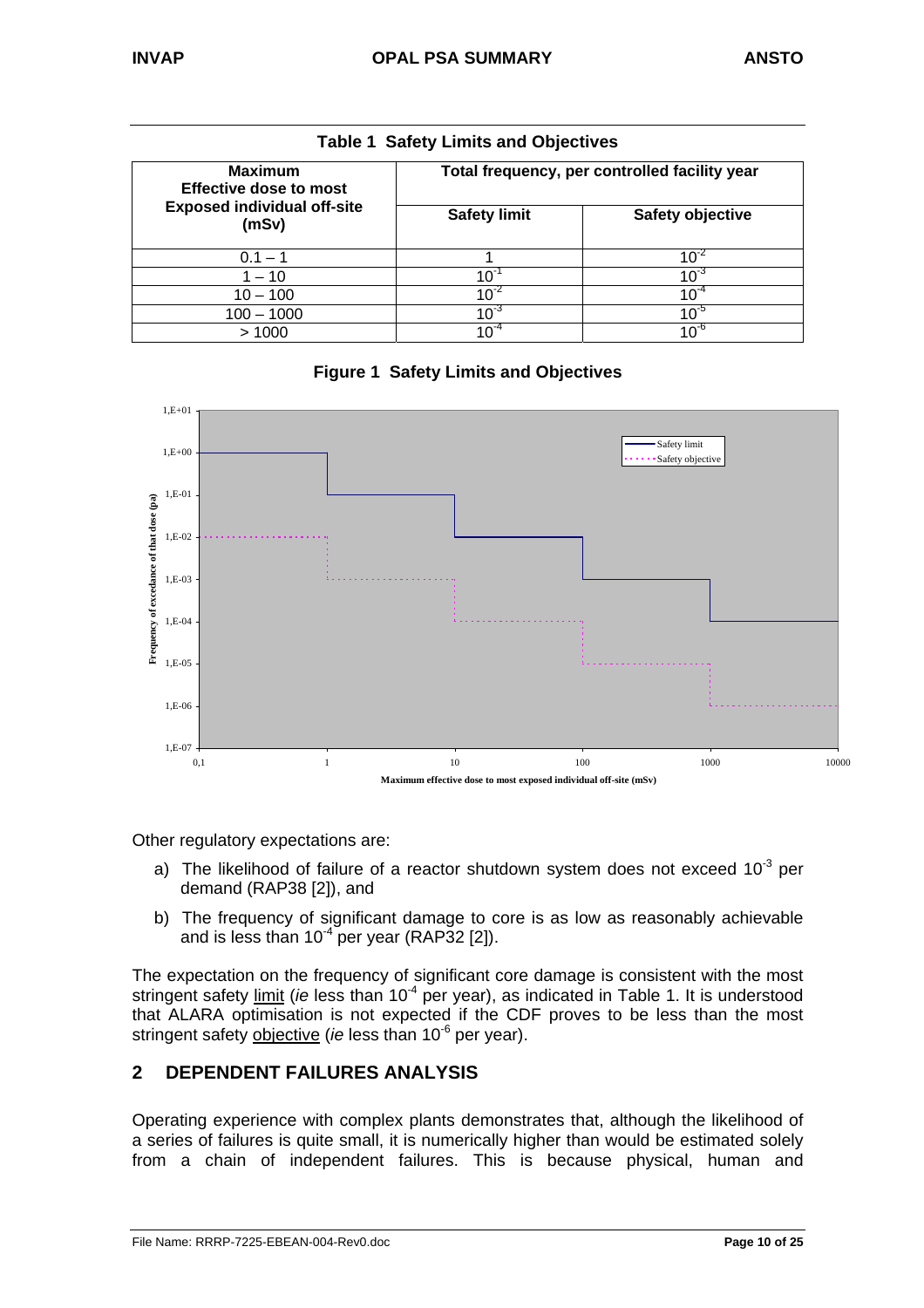environmental interactions result in dependent failures that increase the conditional probability of each successive failure in the chain.

Since essentially all important accident sequences that can be postulated for nuclear reactor systems involve the failure of multiple components, systems, and containment barriers, dependent-failure analysis is an extremely important aspect of PSA.

There are three main types of dependent failures:

- a) Functional dependencies between systems,
- b) Dependencies or common causes between basic events, and
- c) Dynamic human interactions.

These different types of dependencies were treated differently in the PSA.

#### **2.1.1 Functional dependencies between systems**

Functional dependencies between systems are where the success of one system is dependent on the success of another, for example due to reliance on a support system or where there is a shared component or subsystem in two systems. In this PSA, functional dependencies were treated explicitly in the event trees.

#### **2.1.2 Dependencies or common causes between basic events**

Traditionally in PSAs of existing plants, common cause dependencies (the second type of dependencies) are modelled as a numeric fraction of the basic event failure probability that occur dependently (*eg.* the beta factor or multiple Greek letter methods). Parameters for these models make use of generic data, where available, which are then updated with plant-specific data. The lack of plant-specific data motivated a different approach using human error probabilities to estimate the probability of a latent error remaining in a design; the probability of a maintenance error and of testing errors.

#### **2.1.3 Dynamic human interactions**

In the OPAL Reactor the actuation of the safety systems is automatic, and in the PSA, no credit is taken for manual actions. In addition, the operator can not prevent these automatic actions. Therefore, dependent failures which correspond to dynamic human interactions are not relevant because they do not contribute to the failure of safety systems. Where credible operator actions that could jeopardise safety system functions were identified, they were included as basic events in the fault tree models. Furthermore, conservative assumptions were made regarding plant operations where appropriate.

#### **2.1.4 Summary of Common Cause Basic Events**

To estimate the human error probabilities in design, maintenance and testing, the THERP (Technique for Human Error Rate Prediction) [11] method was applied and data derived from that same source.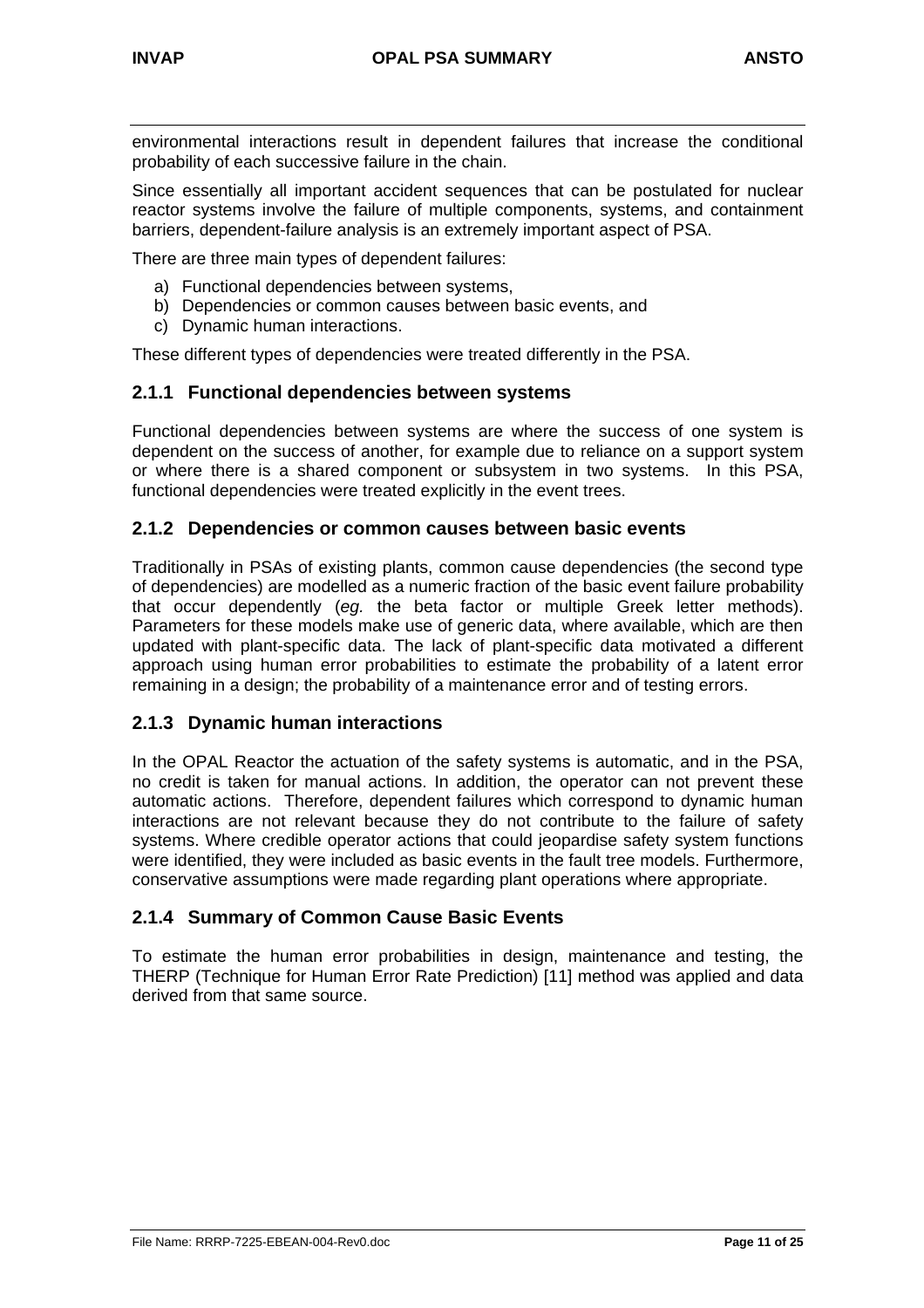Table 2 shows the summary of common cause basic events data used in this PSA.

| vpe | <b>Description</b>                                                                                                                                                                                               | HEP            | EF |
|-----|------------------------------------------------------------------------------------------------------------------------------------------------------------------------------------------------------------------|----------------|----|
|     | Type D common cause failure represents a<br>hidden design flaw in a set of identical<br>components that fulfil a redundant function.                                                                             | $6.5x10^{-6}$  | 5  |
| м   | Type M common cause failure represents an<br>unrecognised failure caused during a<br>maintenance operation on a safety component,<br>or by a restoration operation after maintenance<br>of a safety component.   | 1.1 $x10^{-3}$ | 5  |
|     | Type T common cause failure represents an<br>unrecognised failure caused during test or<br>calibration procedure on a safety component, or<br>by a restoration operation after testing of a<br>safety component. | 1.1 $x10^{-3}$ | 5  |

**Table 2 Common Cause Basic Events Summary**

HEP is the Human Error Probability and EF is the error factor (that is, the  $95<sup>th</sup>$  percentile divided by the median).

## **3 INITIATING EVENTS**

Having identified initiating events and conducted the screening process, the initiating events were grouped and then quantified, either by using appropriate data from the sources already described [6, 7, 8] or, for more complex events, by developing fault trees. Table 3 shows the initiating events grouped and quantified.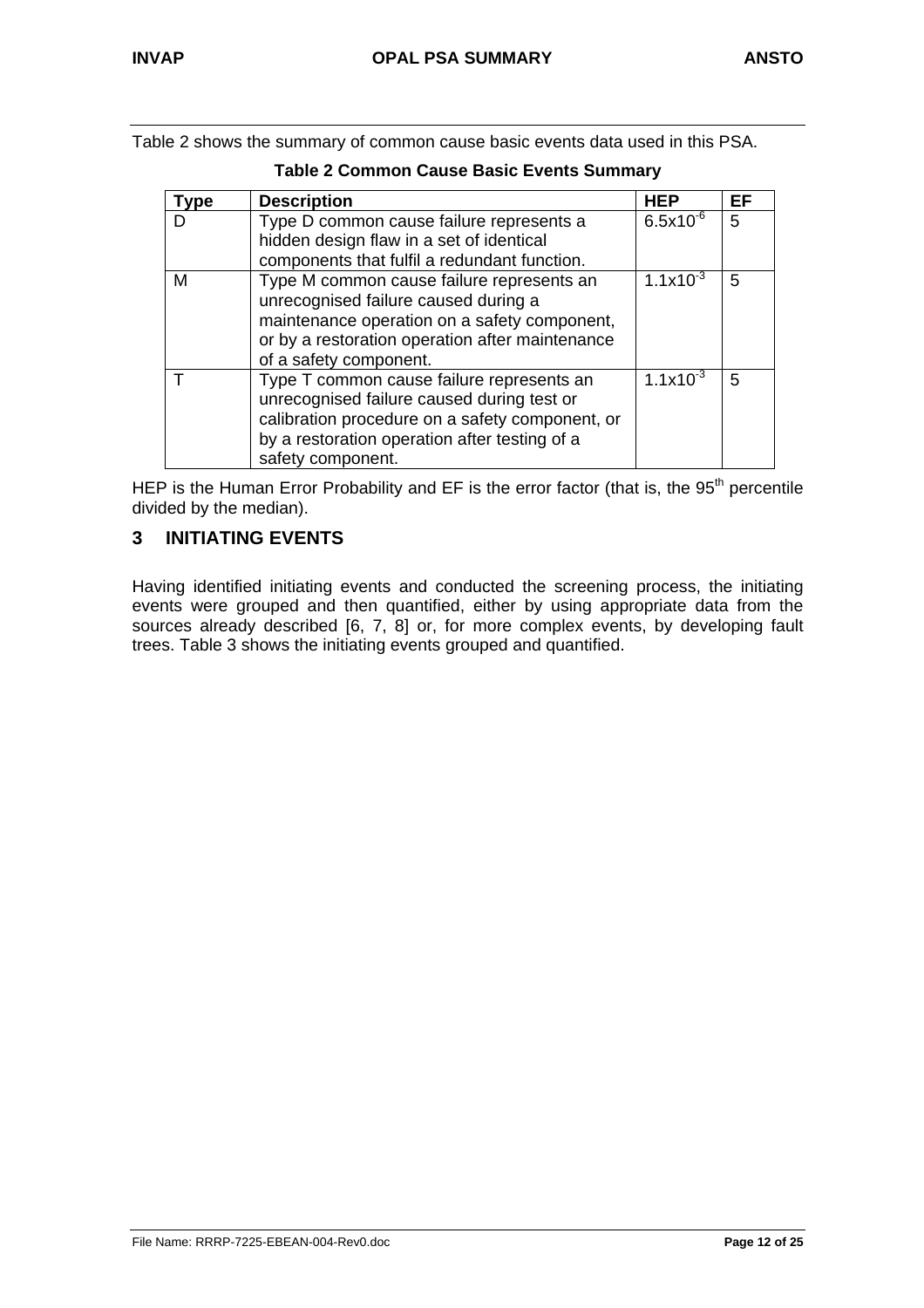|              | Table 5 Initiating Events |                                                             |                                              |                      |                             |
|--------------|---------------------------|-------------------------------------------------------------|----------------------------------------------|----------------------|-----------------------------|
| <b>Group</b> | ID                        | <b>Description</b>                                          | <b>Initiating Event Frequency (per year)</b> |                      |                             |
|              |                           |                                                             | $5th$ percentile                             | <b>Mean</b>          | 95 <sup>th</sup> percentile |
| A            |                           | <b>Reactivity transients</b>                                |                                              |                      |                             |
|              | A <sub>1</sub>            | Erroneous withdrawal of a control rod during start-up       | $4.4x10^{-5}$                                | $9.8x10^{-5}$        | $1.9x10^{-4}$               |
|              | A2                        | Erroneous withdrawal of a control rod during normal         | $6.9x10^{-4}$                                | $1.5x10^{-3}$        | $2.9x10^{-3}$               |
|              |                           | operation                                                   |                                              |                      |                             |
| B            |                           | Loss of flow                                                |                                              |                      |                             |
|              | <b>B1</b>                 | Core Bypass                                                 | $2.9x10^{-7}$                                | $7.4 \times 10^{-5}$ | $2.6x10^{-4}$               |
|              | <b>B2</b>                 | Loss of main power supply                                   | 2.0                                          | 3.0                  | 4.2                         |
|              | B <sub>3</sub>            | Primary pump failure                                        | $4.6x10^{-2}$                                | $7.0x10^{-2}$        | $9.9x10^{-2}$               |
|              | <b>B4</b>                 | Primary isolation valve undesired closure                   | $3.4x10^{-5}$                                | $2.8x10^{-4}$        | $8.5x10^{-4}$               |
|              | B <sub>5</sub>            | Fuel channel local blockage                                 |                                              | $1.3x10^{-6}$        |                             |
| $\mathbf C$  |                           | Loss of coolant                                             |                                              |                      |                             |
|              | C <sub>1</sub>            | Primary LOCA caused by a rupture upstream of the            | $2.3x10^{-7}$                                | $5.9x10^{-5}$        | $2.1x10^{-4}$               |
|              |                           | primary pump                                                |                                              |                      |                             |
|              | C <sub>2</sub>            | Primary LOCA caused by a rupture downstream of the          | $4.7x10^{-7}$                                | $1.2x10^{-4}$        | $4.2x10^{-4}$               |
|              |                           | primary pump                                                |                                              |                      |                             |
|              | C <sub>3</sub>            | Pool cooling system LOCA                                    | $5.3x10^{-7}$                                | $1.3x10^{-4}$        | $4.7x10^{-4}$               |
| D            |                           | Loss of heat sink                                           |                                              |                      |                             |
|              | D                         | Loss of heat sink                                           | $1.2x10^{-2}$                                | $4.4x10^{-2}$        | $1.4x10^{-1}$               |
| E.           |                           | Mechanical damage to fuel assemblies                        |                                              |                      |                             |
|              | E1                        | Fuel assembly mechanical damage in the irradiated fuel      |                                              |                      |                             |
|              |                           | assemblies pool*                                            |                                              |                      |                             |
|              | E <sub>2</sub>            | Fuel assembly mechanical damage in the spent fuel           |                                              |                      |                             |
|              |                           | storage racks in the reactor pool*                          |                                              |                      |                             |
|              | E <sub>3</sub>            | Fuel assembly mechanical damage while in transit            | $3x10^{-4}$                                  | $3x10^{-3}$          | $3x10^{2}$                  |
| F            |                           | <b>Heavy water leak</b>                                     |                                              |                      |                             |
|              | $\mathsf F$               | Heavy water spill outside reactor pool*                     |                                              |                      |                             |
| G            |                           | Events related to reactor utilisation                       |                                              |                      |                             |
|              | G <sub>1</sub>            | Loss of local RSPCS cooling flow through a rig <sup>#</sup> | $1.2x10^{-6}$                                | $1.2x10^{-5}$        | $1.2x10^{-4}$               |
|              | G <sub>2</sub>            | Loss of global RSPCS cooling flow through rigs <sup>#</sup> | $3.6x10^{-6}$                                | $7.2x10^{-5}$        | $3.6x10^{-4}$               |

## **Table 3 Initiating Events**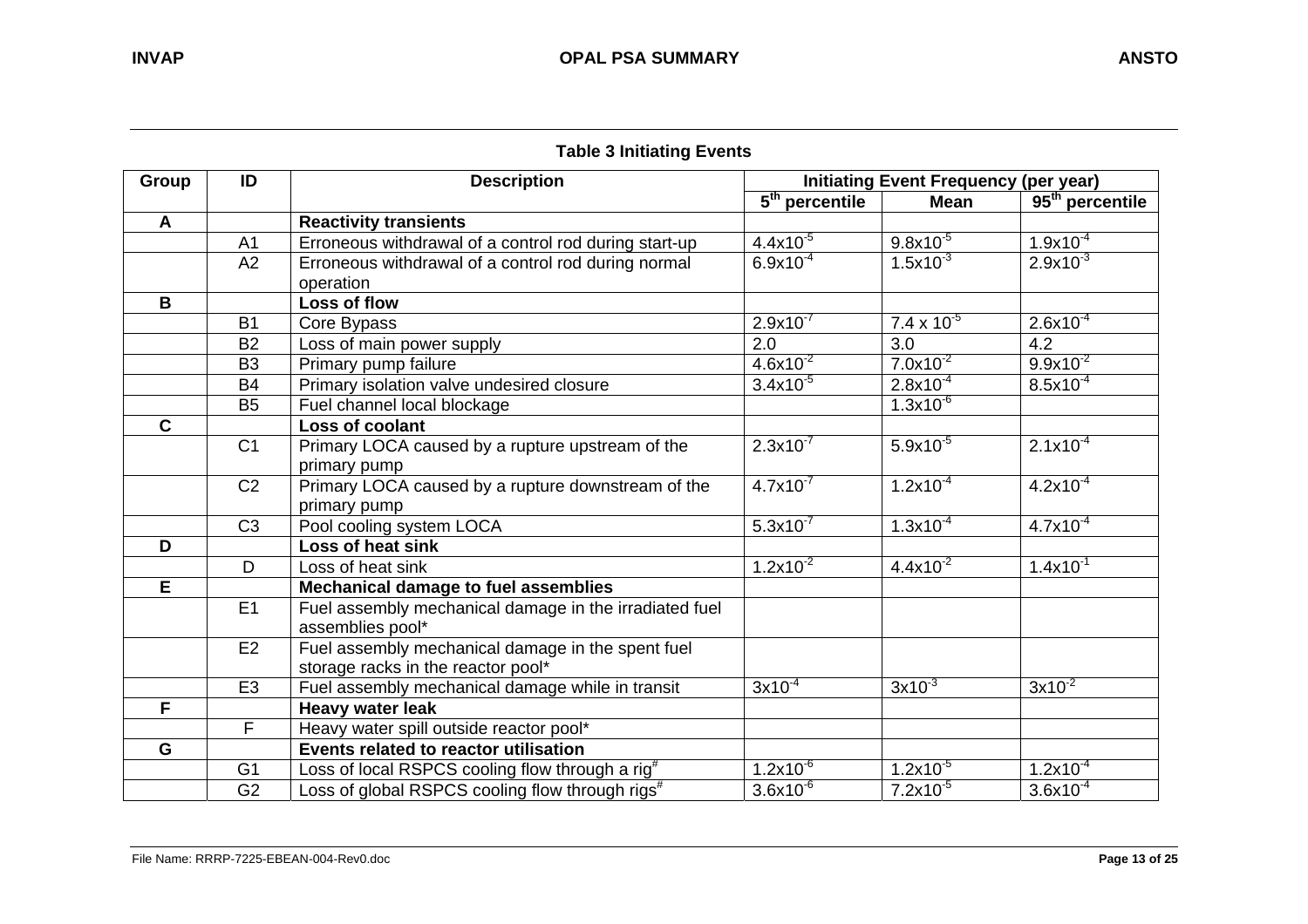| Group        | ID             | <b>Description</b>                                       | <b>Initiating Event Frequency (per year)</b> |                       |                             |
|--------------|----------------|----------------------------------------------------------|----------------------------------------------|-----------------------|-----------------------------|
|              |                |                                                          | $\overline{5^{th}}$ percentile               | Mean                  | 95 <sup>th</sup> percentile |
|              | G <sub>3</sub> | Loss of coolant during transit of a uranium metal target | $6.9x10^{-6}$                                | $6.9x10^{-5}$         | $6.9x10^{-4}$               |
|              |                | rig                                                      |                                              |                       |                             |
| $\mathbf{s}$ |                | <b>Seismic events</b>                                    |                                              |                       |                             |
|              | <sub>S</sub>   | Seismic Event bin range acceleration level (g)           |                                              |                       |                             |
|              |                | $0.060 - 0.120$                                          | $3.91x10^{-4}$                               | $9.00x10^{-3}$        | $8.04x10^{-2}$              |
|              |                | $0.120 - 0.230$                                          | $1.24 \times 10^{-4}$                        | $7.36x10^{-4}$        | $7.91x10^{-3}$              |
|              |                | $0.230 - 0.300$                                          | $1.55 \times 10^{-5}$                        | $1.11x10^{-4}$        | $6.03x10^{-4}$              |
|              |                | $0.300 - 0.500$                                          | $9.84 \times 10^{-6}$                        | $1.10x10^{-4}$        | $3.48x10^{-4}$              |
|              |                | $0.500 - 0.550$                                          | $6.68 \times 10^{-7}$                        | $1.01x10^{-5}$        | $2.12x10^{-5}$              |
|              |                | $0.550 - 0.600$                                          | $4.62 \times 10^{-7}$                        | $7.14 \times 10^{-6}$ | $1.43x10^{-5}$              |
|              |                | $0.600 - 0.650$                                          | $3.30 \times 10^{-7}$                        | $5.21x10^{-6}$        | $9.94x10^{-6}$              |
|              |                | $0.650 - 0.700$                                          | $2.42 \times 10^{-7}$                        | $3.90x10^{-6}$        | $7.12x10^{-6}$              |
|              |                | $0.700 - 0.750$                                          | $1.81 \times 10^{-7}$                        | $2.98x10^{-6}$        | $5.23x10^{-6}$              |
|              |                | $0.750 - 0.800$                                          | $1.38 \times 10^{-7}$                        | $2.31x10^{-6}$        | $3.91x10^{-6}$              |
|              |                | $0.800 - 0.850$                                          | $1.08 \times 10^{-7}$                        | $1.83x10^{-6}$        | $2.99x10^{-6}$              |
|              |                | <b>Other external events</b>                             |                                              |                       |                             |
|              |                | Aircraft crash                                           | $3.7x10^{-9}$                                | $1.1x10^{-8}$         | $4.8x10^{-8}$               |
|              |                | Military                                                 |                                              | $1.0x10^{-8}$         |                             |
|              |                | Fire <sup>†</sup>                                        |                                              |                       |                             |
|              |                | Wind <sup>†</sup>                                        |                                              |                       |                             |

\* These events were later screened out due to low frequency and insignificant consequences.

 $^*$  The frequency of these initiators takes into account specific system failures which are part of the sequence leading to the plant damage state.

 $\dagger$  These are discussed in Chapter 6 of this PSA.

The seismic event bin frequencies derive from the seismic hazard analysis performed by external geoscience consultants [12 and 13].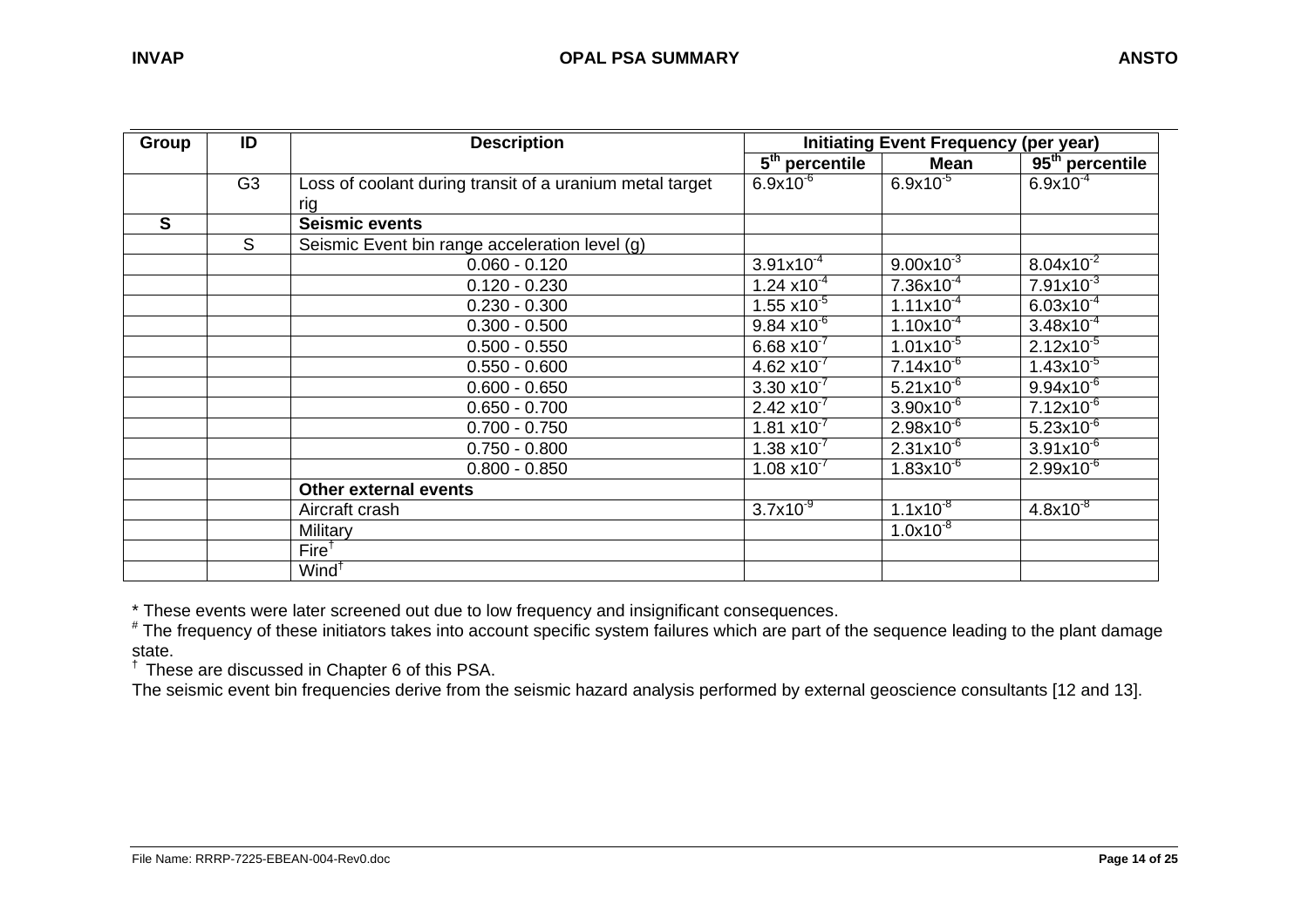The seismic event S is a special case of initiating event because it can occur with various levels of ground acceleration, each with its own frequency. The seismic event is assumed to cause also the loss of main power supply. Mains water supply could also be expected to be disrupted and for extreme events, the LHSTC water tower might also be damaged, but the OPAL Reactor does not rely on mains water in the short term. The Emergency Makeup Water System would be expected to be full at the start of any seismic event.

## **4 EVENT TREE HEADINGS**

The Event Tree Headings used in the Event Trees represent the systems that protect against accidents and/or mitigate the consequences of accidents and include:

- First and Second Reactor Protection Systems (FRPS and SRPS)
- First Shutdown System (FSS)
- Second Shutdown System (SSS)
- Flap Valves and Siphon Breakers which includes five headings:
	- Siphon Breakers (SEB)
	- Suction & Impulsion Siphon Breakers (S&I-SEB)
	- Flap Valves at Level +5.80 (FVL6000)
	- Flap Valves at Level +7.20 (FVL7000)
	- Flap Valves at Level +5.80 and +7.20 (FV6&7)
- Emergency Makeup Water System
- UPS Standby Power Supply
- Containment Isolation System (which consists of the containment isolation and the Containment Energy Removal System)
- Diesel Generators Standby Power Supply (SPS)

Each of these systems has a corresponding fault tree that details the combinations of events that can cause failure of that system. The model development begins with the main function of the system, its description, and its success criteria. Seismic considerations were also developed so as to correctly model the systems under the seismic event taking account of those components which are assumed vulnerable to seismic loads.

The modelling also took into account the Failure Modes and Effects Analysis (FMEA) of each system.

## **5 EVENT TREES**

Event Trees were derived based on the initiating events described in Chapter 3 of this PSA and the Accident Analyses included in Chapter 16 of the SAR.

In the development of the Event Trees, the following conservative assumptions were made:

a) No credit was taken for any action of the Reactor Control and Monitoring System (RCMS) that could interrupt an accident sequence before any safety system is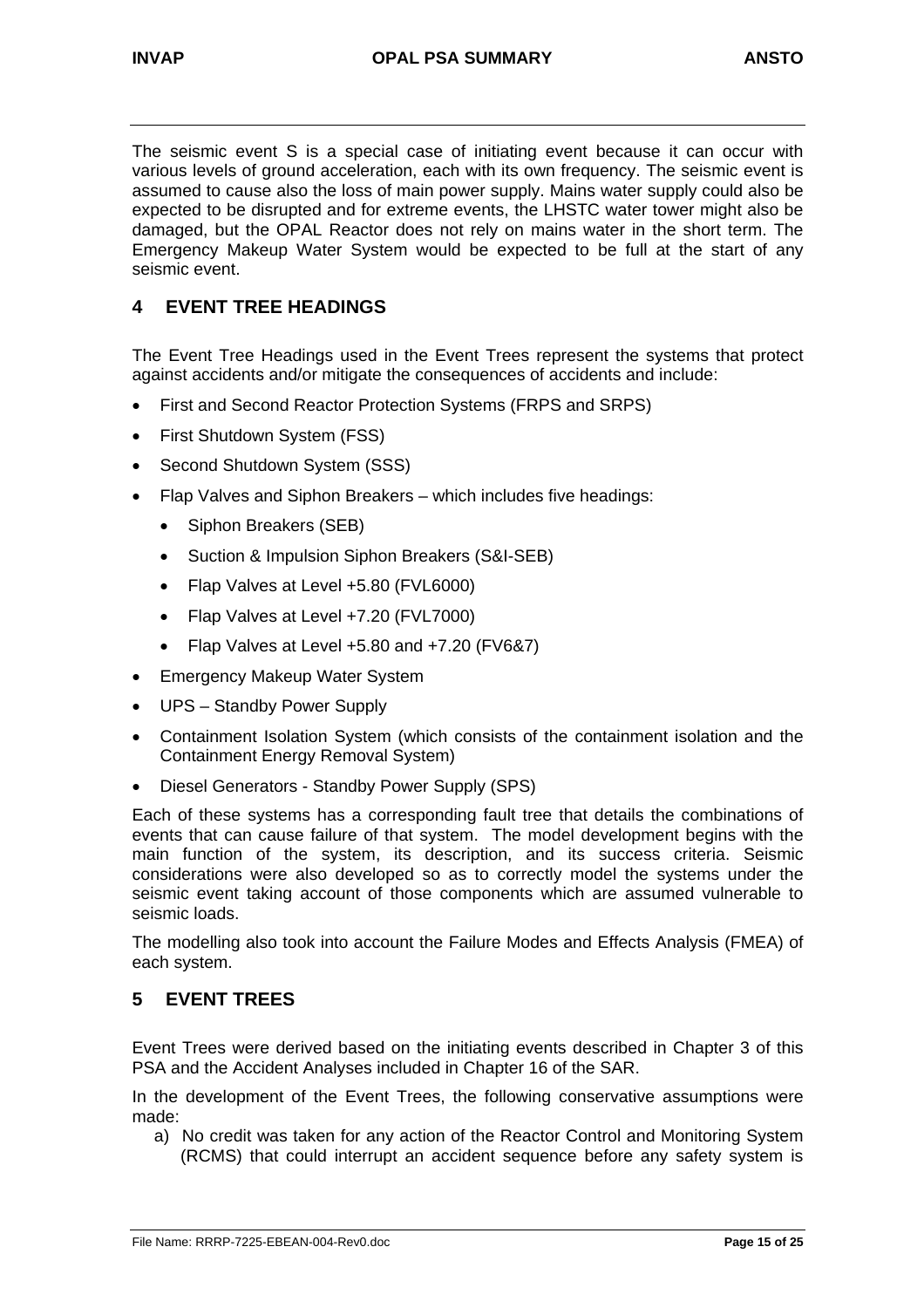triggered, although it is assumed that the RCMS can initiate fault sequences *eg* inadvertent control rod withdrawal.

- b) No credit was taken for any possible human action to activate a Safety System on alarms during an accident sequence, nor for any human recovery action that may rectify or activate a Safety System after its failure, nor for any other human recovery actions (such as the manual closure of the Primary Coolant System isolation valves during LOCA sequences).
- c) In LOCA sequences, the Primary Cooling System (PCS) Pumps were assumed to continue operating despite any trip indicated by the RCMS. This implies, for the LOCA sequences, that the pumps will run until cavitation failure.
- d) For the LOCA sequences, those terminated with successful action of natural circulation (at either +7.20 or +5.80 levels) are considered successful and therefore they do not result in core damage.
- e) Provided the reactor is successfully shut down, and the core remains covered with water, natural circulation is sufficient to prevent core damage, irrespective of the state of the flap valves (see the SAR).

## **5.1 DEVELOPMENT AND QUANTIFICATION OF EVENT TREES**

The event trees for the postulated initiating events are developed in the following sections. These event trees are then quantified with SAPHIRE using the initiating event frequency data derived in chapter 3, and the failure probability data for the event tree headings, derived in chapter 4.

## **6 FIRE PSA AND EXTREME WIND PSA**

## **6.1 FIRE PSA**

A Fire PSA is the probabilistic analysis of fire events and their potential impact on the nuclear safety of a plant. Using probabilistic models, the fire PSA takes into account the possibility of a fire at specific plant locations; the propagation, detection and suppression of the fire; the effect of the fire on safety related cables and equipment; the possibility of damage to these cables and equipment, and in severe fires, the structural integrity of the walls, columns, roof beams, etc.; and the assessment of the impact on plant safety. Since the physical separation between redundant safety trains can limit the extent of fire damage, quantification of the damage frequency calculations generally includes those equipment failure probabilities that are not affected by the fire, *eg* random failure probabilities, and the likelihood of a maintenance outage.

The fire risk assessment methods introduce the likelihood of a fire in each plant location, the effect of the fire on equipment and cables, and the impact of equipment failures and human actions coincident with the fire.

The Fire PSA relies on the plant response model developed for the internal initiating events. The availability of the internal PSA that logically examines the contributions to core damage, plant damage, etc. is a prerequisite for the fire PSA.

The fire PSA approach is based on systematic examination of all plant locations. To facilitate this examination, the plant is subdivided into distinct fire locations, which are then scrutinised individually.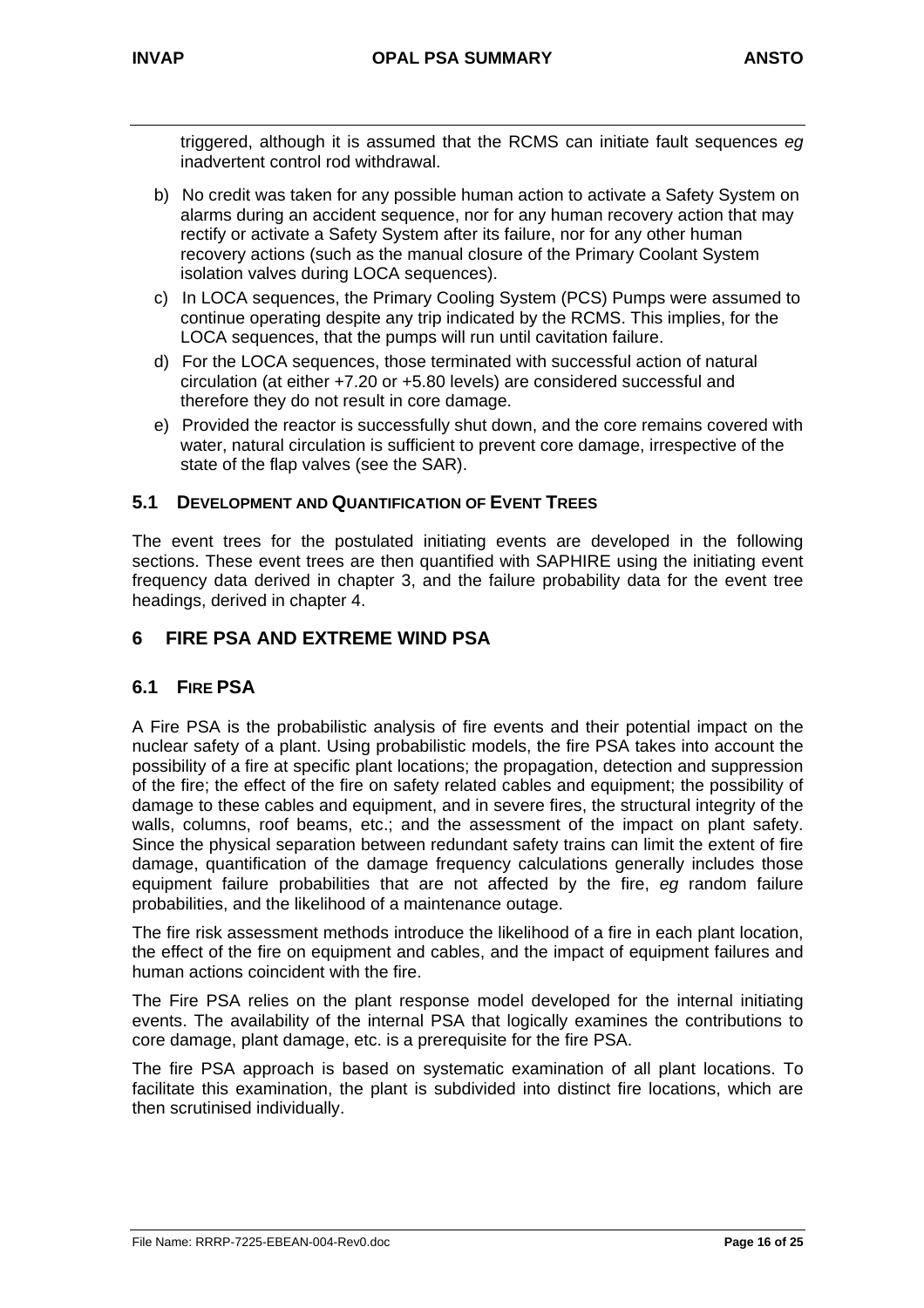In keeping with good practice, the screening process was carried out in stages, starting with relatively simple, conservative models and progressing to more realistic representation of the fire scenarios at subsequent stages.

## **6.1.1 Main Assumptions**

The fire PSA discussed in this report is intended to reflect the status of plant design using a best estimate assessment.

Only a single, independent fire is assumed to occur in any plant location. The spread of this fire throughout the fire compartment is assumed, but spreading to adjacent fire compartments is not taken into account. This is based on the deterministic Fire Hazard Analysis, where very low level of combustible materials and finishes were found, and the provision of appropriate fire segregation between fire compartments in accordance with the BCA.

The most severe natural phenomena, *eg* tornadoes, flooding or earthquakes, are not assumed to occur concurrently with a fire. Internal initiating events (*eg* LOCA) are also not considered to be concurrent with a fire, unless they are a consequence of that fire.

Fires induced by other initiating events (*eg* earthquakes, sabotage) are not considered to be within the scope of this fire PSA.

## **6.1.2 Method**

The fire PSA methodology used in this report is based on Safety reports series N° 10, IAEA "Treatment of internal fires in probabilistic safety assessment for nuclear power plants" [14]. The major steps are:

#### **Data collection and assessment**

**Definition of fire compartments and cells** divides all plant buildings and structures into distinct fire compartments and cells, which are examined individually. Based on the internal events PSA, all compartments that are involved in internal events were considered. Compartments not involved in internal events were screened out.

**Familiarisation with the internal events** establishes a link between the existing internal events PSA models and the fire related models. It starts with examination of the internal events logic models (*eg* fault trees and events trees), and their applicability to fire risk modelling. This task also identifies those plant systems and equipment, and all the related elements of the model that are important to fire PSA. Identification of all the related cables and circuits is an integral part of this examination.

**Inventory of equipment and cables** is developed and a list of PSA related items is prepared for each fire compartment and cell defined above.

**Screening by impact** is used to screen out non-critical fire scenarios on the basis of impact oriented criteria. It starts with definition of the critical fire locations, followed by definition of the possible single and multicompartment fire scenarios. Only a single, independent fire is assumed to occur in any plant location based on the deterministic Fire Hazard Analysis where very low level of combustible materials and finishes were found, and the provision of appropriate fire segregation between fire compartments in accordance with the BCA.. The result of this step is a list of fire scenarios that can be significant contributors to risk.

**Screening by frequency:** is aimed at the further elimination of those fire scenarios that are retained after the first stage of screening. Screening is performed on the basis of a simple, conservative estimate of the damage frequency. The conditional unavailability of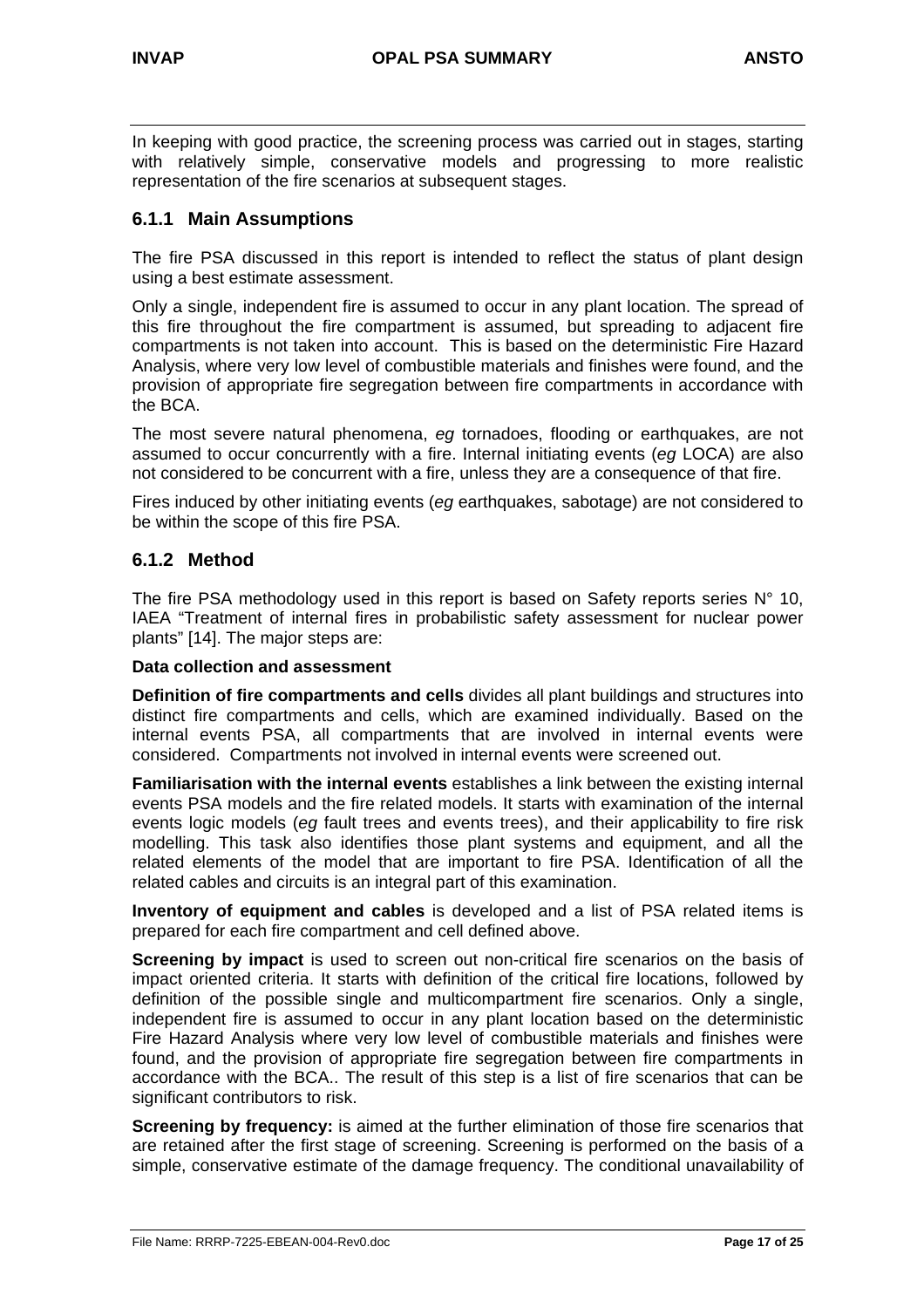the required safety functions because of a fire is calculated from the existing internal events PSA model. For each of the remaining fire scenarios, a quantitative PSA model is developed for further analysis.

## **6.1.3 Internal Events**

Each initiating event was reviewed in order to determine whether a fire could induce it. This could happen for example, by fire induced failure of actuation signals for equipment operation from the control room and control relay cabinets.

The following fire induced internal events were identified as important to the fire PSA:

- A1: Erroneous withdrawal of a control rod during start-up.
- A2: Erroneous withdrawal of a control rod during normal operation
- B3: Primary Pump Failure
- D: Loss of heat sink

The other internal events were screened out because they cannot credibly be caused by fire. In addition, no "new" internal events that could be induced by a fire have been identified.

Inspection of the event trees for these internal events shows which systems would be required to respond in the case of a fire initiated event. Of these systems, only the First Reactor Protection System and the Second Reactor Protection System could be credibly degraded by fire, the mechanism being short circuit induced by fire damage to cabling.

## **6.1.4 Fire Events Summary Results**

By examination of the four events discussed above and assessment of the fire compartments and equipment therein, nine fire scenarios were identified that could lead to core damage. The CDF obtained by the summation over all the frequencies of fire event sequences that may lead to core damage is  $1.28 \times 10^{-8}$ /year.

This value has been obtained under very conservative assumptions, and even so the fire CDF results are well below the most stringent regulatory safety objective. Therefore, the internal fire modelling is not developed in further detail, which would certainly produce even lower CDF estimations.

#### **6.2 EXTREME WINDS AND TORNADOES HAZARDS**

The frequency of winds of various velocities at the site is obtained for the Wind Hazard Analysis performed to evaluate the risk to the HIFAR facilities from wind loading and from missiles generated by tornadoes (HIFAR PSA Section 6.3) [6]. This hazard is expressed in terms of the frequency of exceedance of the fastest-mile wind speed for the site.

The only credible consequence of extreme winds are (i) a loss of offsite power due to its impact on electric lines that connect to the OPAL Reactor, (ii) degradation of secondary cooling and (iii) damage to the stack (although the stack is not needed to prevent any core damage).

The conditional probability of loss of offsite power, given extreme wind occurrence, was conservatively assumed at unity. However, loss of offsite power (not necessarily induced by extreme winds or tornadoes) has a relatively high frequency so the addition of the frequency of loss of offsite power due to such winds would be insignificant.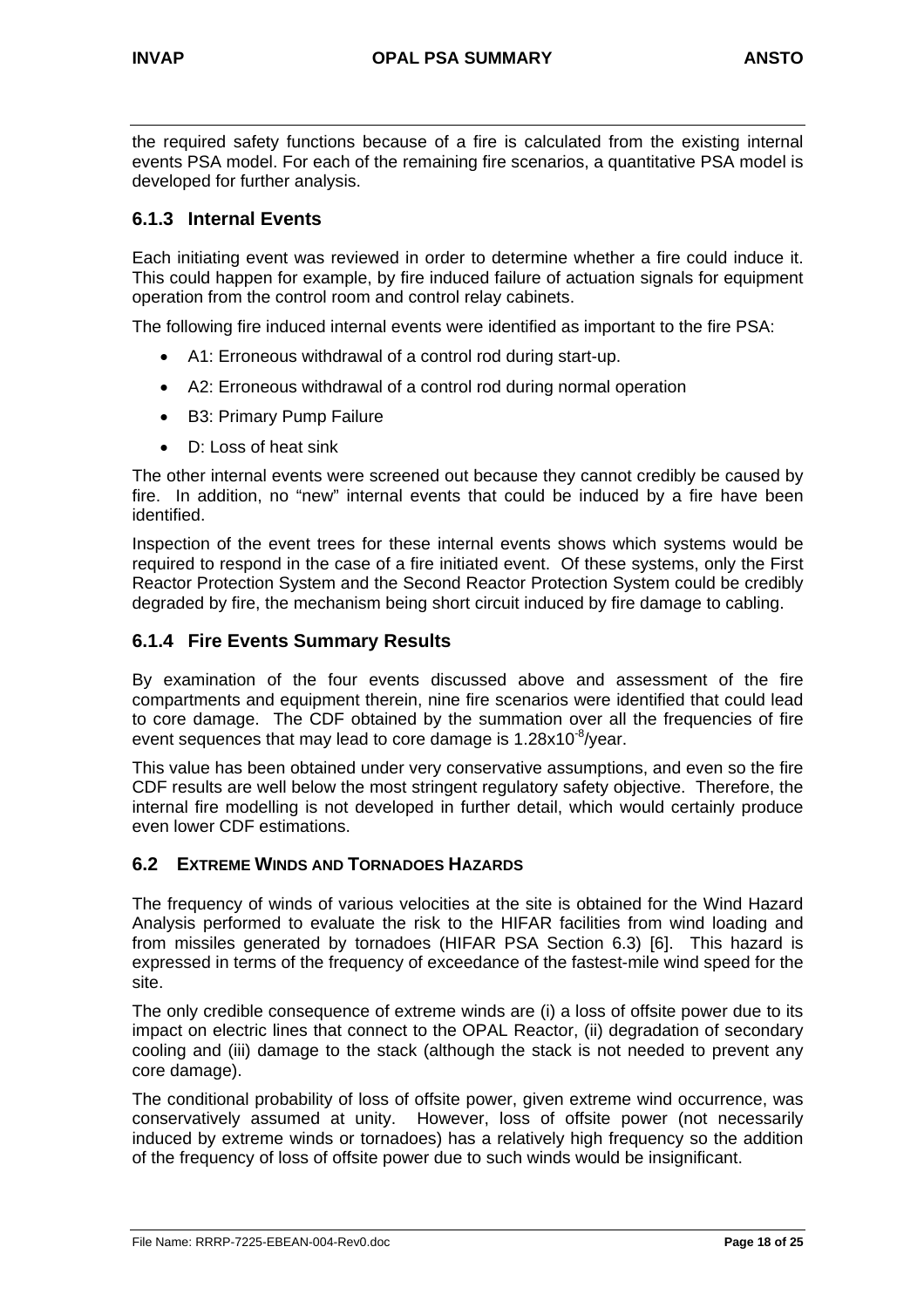Provided that the core damage frequency of loss of offsite power is acceptable from the frequency point of view, and that the extreme wind frequency for the site is rather low (of the order of  $10^{-6}$ /year), the overall effect on CDF due to extreme winds is screened out for the PSA.

## **7 LEVEL 1 PSA RESULTS**

The quantification of the PSA models provides estimates of the frequencies of plant damage states, notably the CDF.

The Level I PSA results represent a quantitative evaluation of the Core Damage Frequency (CDF), its contributors, their relative contribution, and its uncertainty range.

Those events that do not contribute to the CDF were not developed in Event Trees and are discussed in chapter 8.

#### **7.1 INTERNAL EVENTS CONTRIBUTION TO CORE DAMAGE FREQUENCY**

#### **7.1.1 Internal events summary results**

The CDF obtained by the summation over all the frequencies of internal event sequences that may lead to core damage is

| Mean CDF:           | 1.43x10 $\frac{7}{1}$ /year |
|---------------------|-----------------------------|
| 5% Percentile CDF:  | $2.28x10^{-8}$ /year        |
| 95% Percentile CDF: | $3.37x10-7/year$            |

These values, when compared with the Safety Limits and Objectives of Table 1 and Figure 1, indicate, with a 95% confidence, that the CDF induced by internal events satisfies the most stringent frequency set out in the Safety Objective (10<sup>-6</sup>/year). Therefore, it can be stated that those accidents with the potential to cause a significant damage to the core, pose a negligible risk to the public in the vicinity of LHSTC.

#### **7.2 SEISMIC EVENTS CONTRIBUTION TO CORE DAMAGE FREQUENCY**

The seismic contribution to the Core Damage Frequency was analysed in two different scenarios.

The first scenario considers the contribution to the CDF for those seismic events whose frequency is up to that stated for the SL2 earthquake, that is, with a frequency of  $10^{-4}$ /year or greater. This scenario is considered appropriate from the standpoint that the critical systems in the OPAL Reactor have been designed to withstand this seismic event, in accordance with IAEA recommendations.

The second scenario considers the contribution to the CDF for all the seismic events indicated by the Hazard Curve. This scenario is not considered credible, but it was analysed in order to have an estimation of the seismic events beyond SL2.

The resulting contribution to the CDF of the Seismic Events (full hazard curve) is given here.

The CDF obtained by the summation over all the frequencies of seismic event sequences (for the full hazard curve) that may lead to core damage is:

## **Mean CDF: 3.75x10-7/year**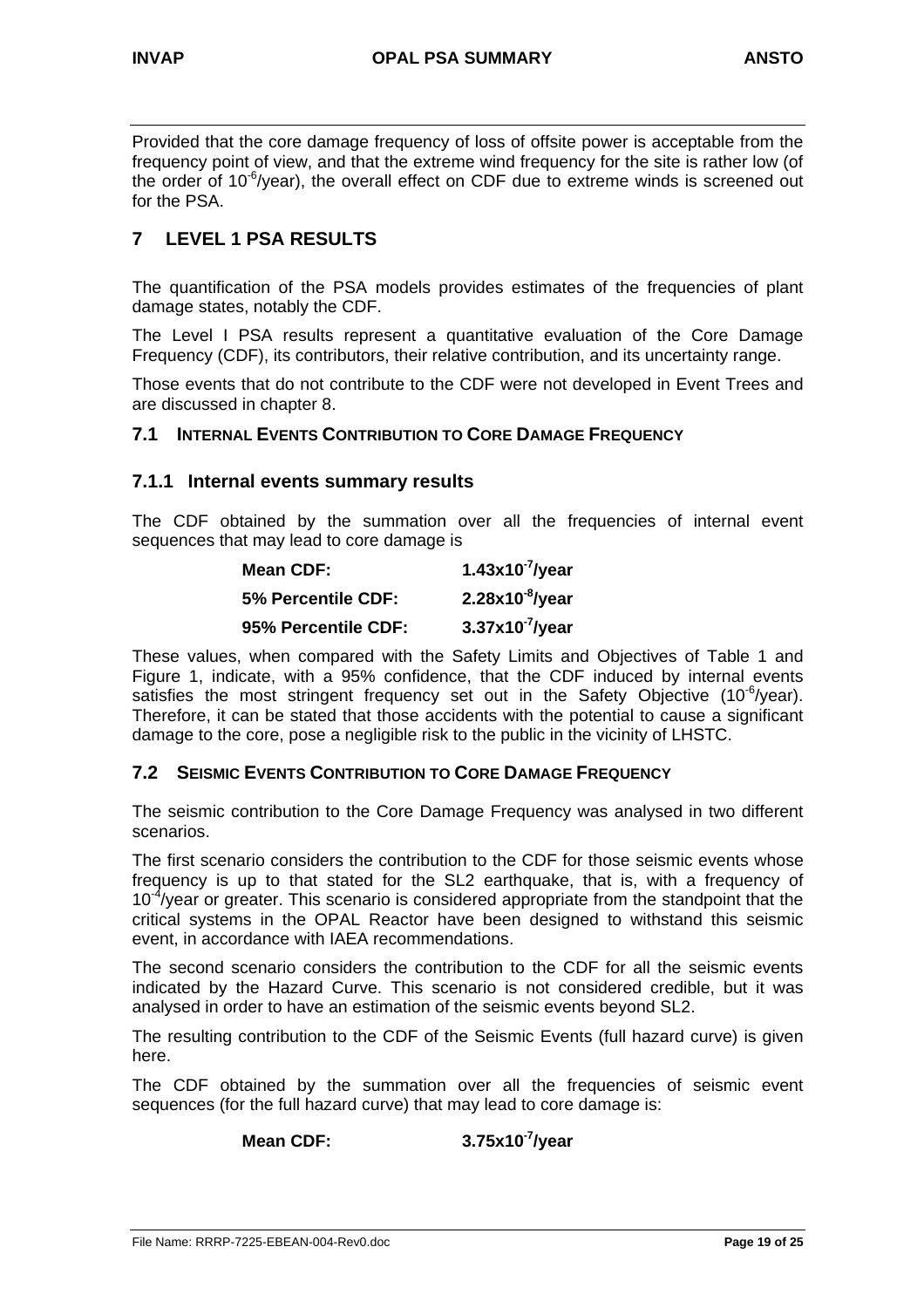## **5% Percentile CDF: 2.24x10-8/year 95% Percentile CDF: 6.34x10-7/year**

These values, when compared with the contribution of internally initiated events, indicate that the extreme seismic events have a contribution of the same order of magnitude. Given the simplistic conservative assumptions for the calculations in these extreme cases, and the fact that even for these cases the ARPANSA criterion is fulfilled, it can be concluded that the OPAL Reactor design is very robust for these extremely rare events.

## **7.3 TOTAL CONTRIBUTION TO CORE DAMAGE FREQUENCY**

The overall core damage frequency, taking into account the internal initiators, the full seismic hazard, and all identified external initiators is given below.

#### **Overall CDF with FULL seismic hazard**

| <b>Mean Core Damage Frequency:</b>    | $5.4x10^{-7}$ /year |
|---------------------------------------|---------------------|
| 5th Percentile Core Damage Frequency  | $3.0x10-7/year$     |
| 95th Percentile Core Damage Frequency | $9.1x10-7/year$     |

The regulatory requirement is that the Core Damage Frequency should be less than  $10^{-4}$ /year.

It may thus be concluded that those accidents involving core damage in the OPAL Reactor have a very low likelihood of occurrence which is well below the ARPANSA criterion.

The relative contribution to the mean total CDF due to each of the main classes of initiating events is indicated in Figure 1. It can be seen that the seismically induced loss of offsite power is the greatest contributor to the CDF with (about 48% of CDF) and seismically induced LOCAs the next most significant cause. Loss of offsite power (nonseismic) and internal (or randomly occurring) LOCAs are the next two most significant classes of initiators.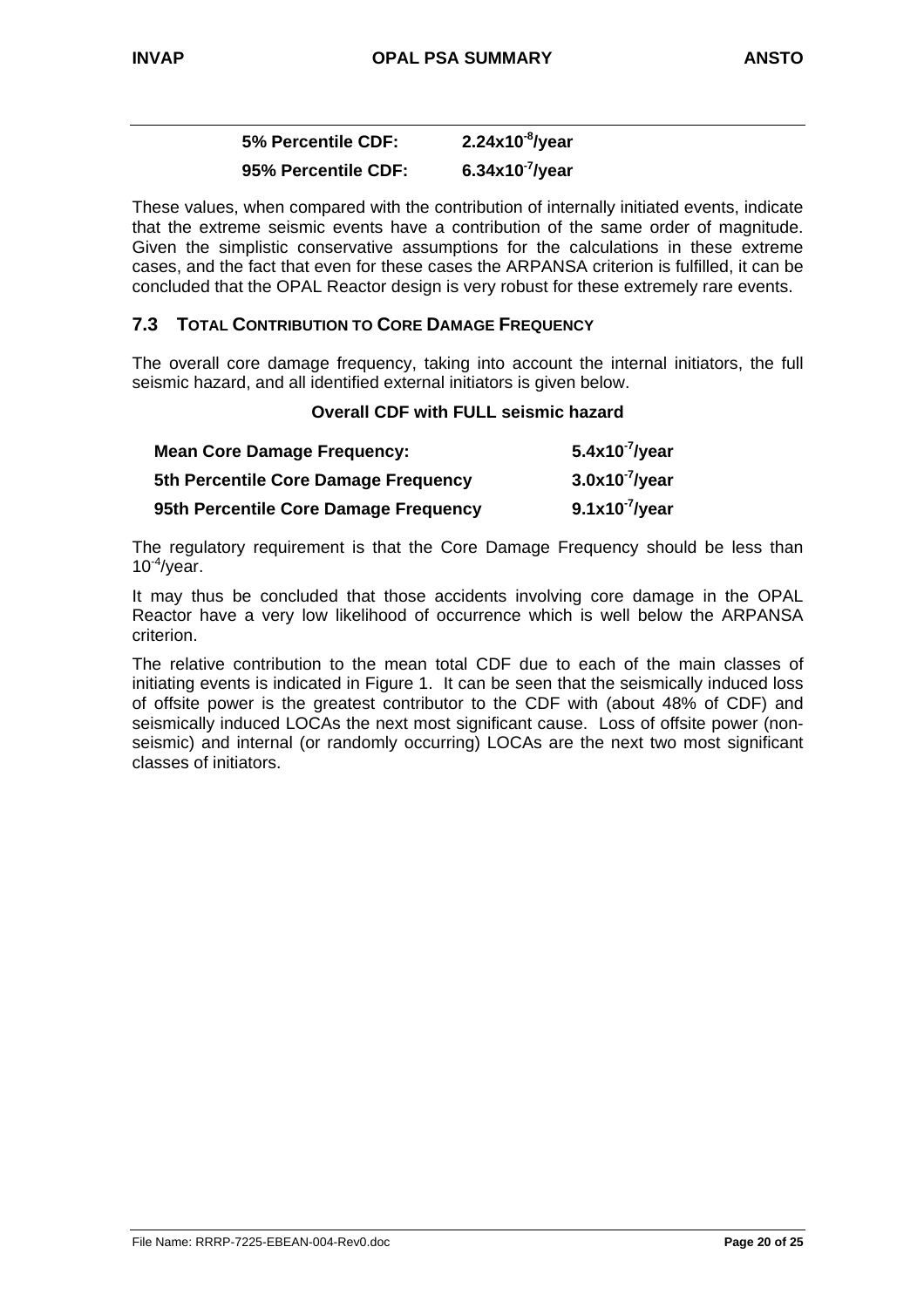**Figure 2 Initiator Contributions to the Core Damage Frequency (LOCA – Loss of coolant accident; LOHS – Loss of heat sink; LOP – Loss of offsite power; LOFA – Loss of flow accident)**



## **8 LEVEL III PSA CONSIDERATIONS AND COMPARISON WITH OBJECTIVES**

### **8.1 INTRODUCTION**

This section of the PSA analyses those accidents that have potential for offsite consequences.

It is usual that the accident scenarios that contribute the most to the risk of a nuclear reactor are those that involve substantial damage to the reactor core. However, the very robust design of the OPAL Reactor, with a high degree of redundancy and independence of its safety functions, makes these sequences to be of such low probability that they are not considered as credible.

This was demonstrated in chapter 7 of the present PSA, where the low values for core damage frequency (CDF) were determined from all identified initiators. These very low values comply with the most stringent ARPANSA regulatory requirements of frequency for any dose level. One of the reasons for this is that the PSA was developed at the same time as the basic engineering was developed, and the weak points identified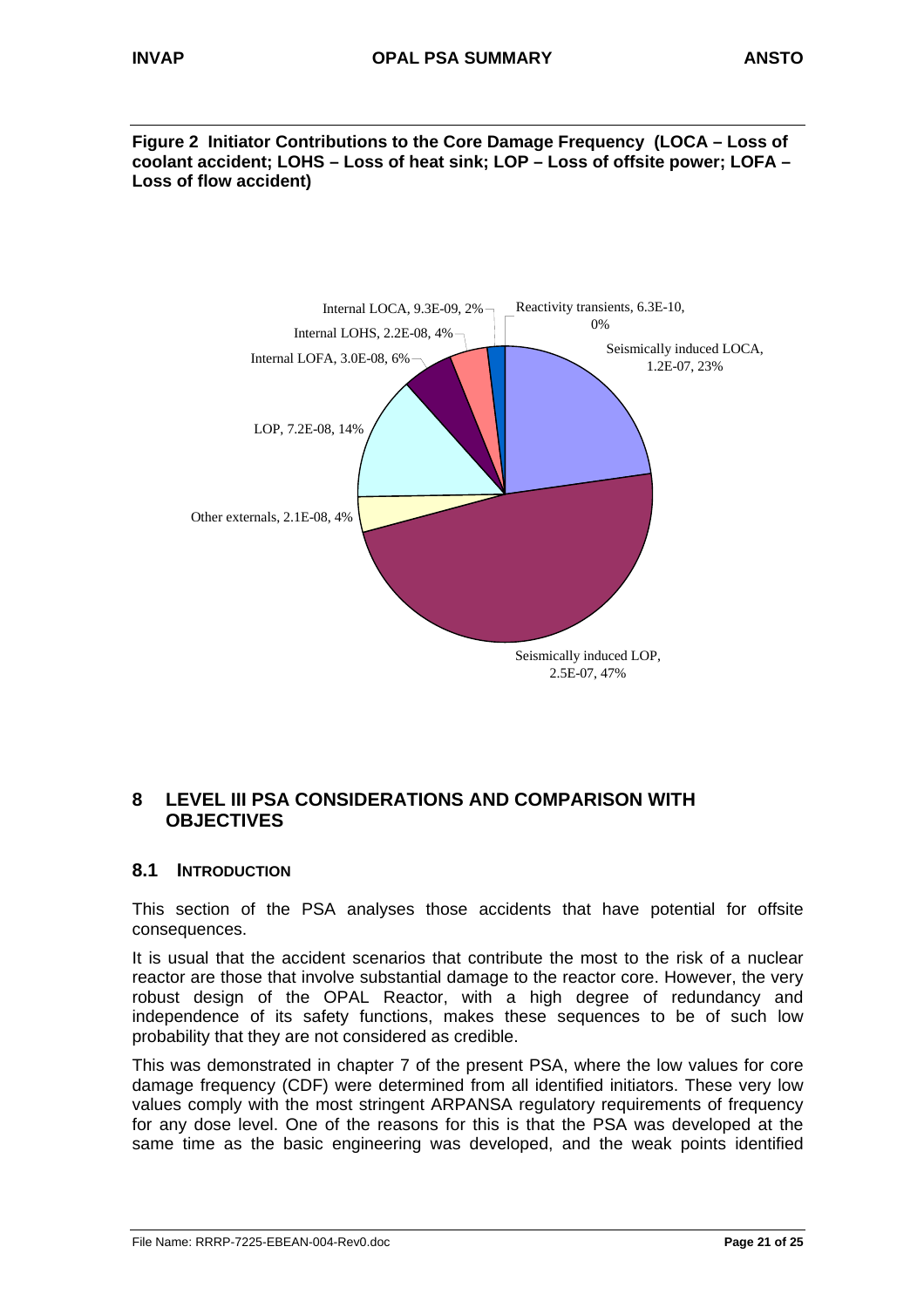during the system analyses for the PSA, were fed back to the designers, who in turn improved those system designs.

It is important to mention that the uncertainty effects were also considered in the CDF evaluations, and the upper bound (95%) confidence for the CDF is also within the most stringent safety objectives of ARPANSA. Therefore, core damage is not a scenario warranting consequence assessment for the purposes of this PSA and the representative risk scenarios do not include significant core damage.

However, in addition to accidents with a credible potential for damage to the core, there are other potential sources of radioactive release in the OPAL Reactor.

These types of accidents are related to fuel management operations, experimental irradiations, etc. The analysis of these events has been done by making extremely conservative assumptions in order to obtain a set of risk-representative scenarios where a source term and a yearly frequency can be derived. Hence, the use of these assumptions produces results which are overestimations of the risk.

The accident scenarios B5, E3, G1, G2, and G3 were analysed and the analysis demonstrates that even with these extremely conservative assumptions, the regulatory requirements are fulfilled. For these accidents, their release fractions were derived, based on conservative assumptions, and the containment response was analysed, in order to obtain representative source terms for the installation. The dose expected for these source terms on the public was also calculated, taking into account conservative weather conditions.

### **8.2 CONTAINMENT RESPONSE**

The containment has been designed to limit any radioactive release to the environment. To estimate doses to the public, conservative assumptions were made regarding the containment behaviour. These assumptions include:

- a) The "prompt" release would be through the stack at 45 m.
- b) Containment closure would occur two minutes after the accident.
- c) Subsequent release would be by leakage of the containment and this would be assumed to occur at ground level (0m).
- d) There is no filter retention of any kind.
- e) The containment leak rate of would be 3% of the volume per day for the first day following closure of the containment (while pressure in the containment could be elevated) and 2% per day thenceforth, for up to 99 additional days.
- f) The release continues for up to 100 days.

For the case of the targets melting in the hot cell, although the stack filter retention was again assumed to be zero, the cell recirculation filtering was assumed to be degraded. In the recirculation there are two charcoal filters and three absolute filters, while in exhaust there is one charcoal and two absolute filters. The individual efficiencies were considered degraded (99% for each absolute filter and 90% for each charcoal filter).

These assumptions are realistic but conservative. For example, the containment would be expected to close within one minute of an accident.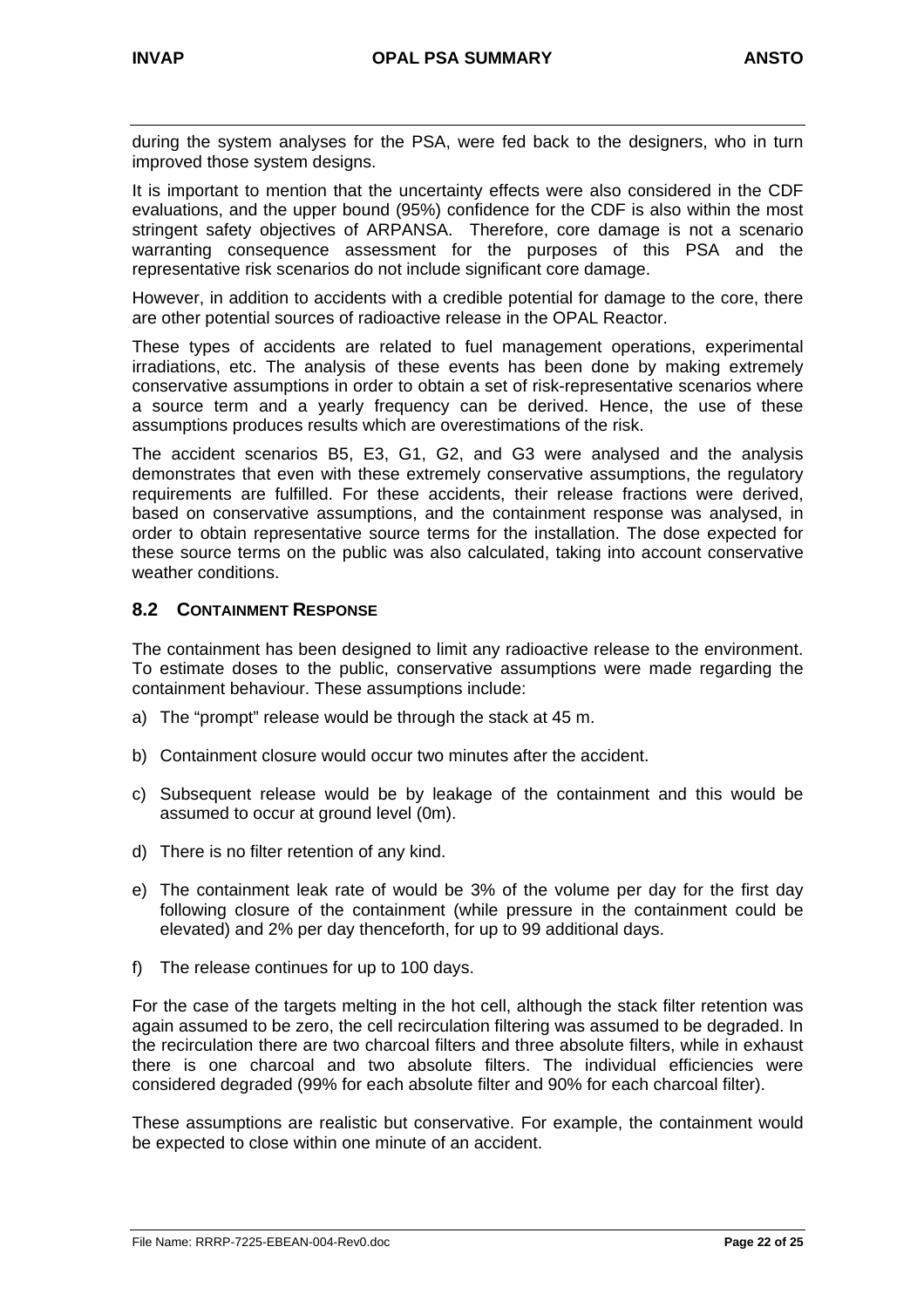Dose estimations were made using PC-Cosyma. To estimate individual doses at the buffer zone boundary (1600m) the following additional conservative assumptions were made in addition to those already mentioned in section 8.2:

- a) for the fuel and fuel plates events, the inventory was calculated for equilibrium (maximum) core and increased by 10% to take into account uncertainties
- b) conservative retention factors for the water were assumed
- c) radioactive decay was neglected during water transport
- d) the worst atmospheric conditions (Pasquill F with  $1 \text{ ms}^{-1}$  wind speed, winter season) were assumed during the first 12 hours followed by 12 hours of Pasquill at 3 ms<sup>-1</sup>, another 12 hours of Pasquill F at 1 ms<sup>-1</sup> and the final 98.5 days, Pasquill D at 3 ms<sup>-1</sup>.

The results for these five scenarios are given below.

Release category RC-B5:

- Annual frequency:  $1.3 \times 10^{-6}$ /year.
- Inventory: 0.9% of the core inventory (melting).
- Maximum individual effective dose: 7.67 uSv.

Release category RC-E3:

- Annual frequency:  $3x10^{-3}/year$ .
- Inventory: one assembly mechanically damaged, conservatively bounded by the equivalent of  $6.25x10^{-4}$  of the core fission product inventory.
- Maximum individual effective dose: 0.533 µSv.

Release category RC-G1:

- Annual frequency:  $1.2 \times 10^{-5}$ /year.
- Inventory: 100% of one uranium metal rig inventory (melting).
- Maximum individual effective dose: 5.64 uSv.

Release category RC-G2-FRPS:

- Annual frequency:  $7.2 \times 10^{-5}$ /year.
- Inventory: 1200% of one uranium metal rig inventory (melting)
- Maximum individual effective dose: 67.7 µSv.

Release category RC-G3-RMI:

- Annual frequency:  $6.9x10^{-5}/year$ .
- Inventory: 100% of one uranium metal rig inventory (melting in air).
- Maximum individual effective dose: 12.7 uSv.

#### **8.3 RISK RESULTS AND COMPARISON WITH REGULATORY ASSESSMENT PRINCIPLES**

The estimates for the five release categories are indicated in the following Figure 3, and compared to the regulatory requirements. For clarity, the sum of the frequencies in each dose band is not shown. There are at most, only two potential release categories in each band, so it can be seen that all of them fall below the regulatory safety objectives.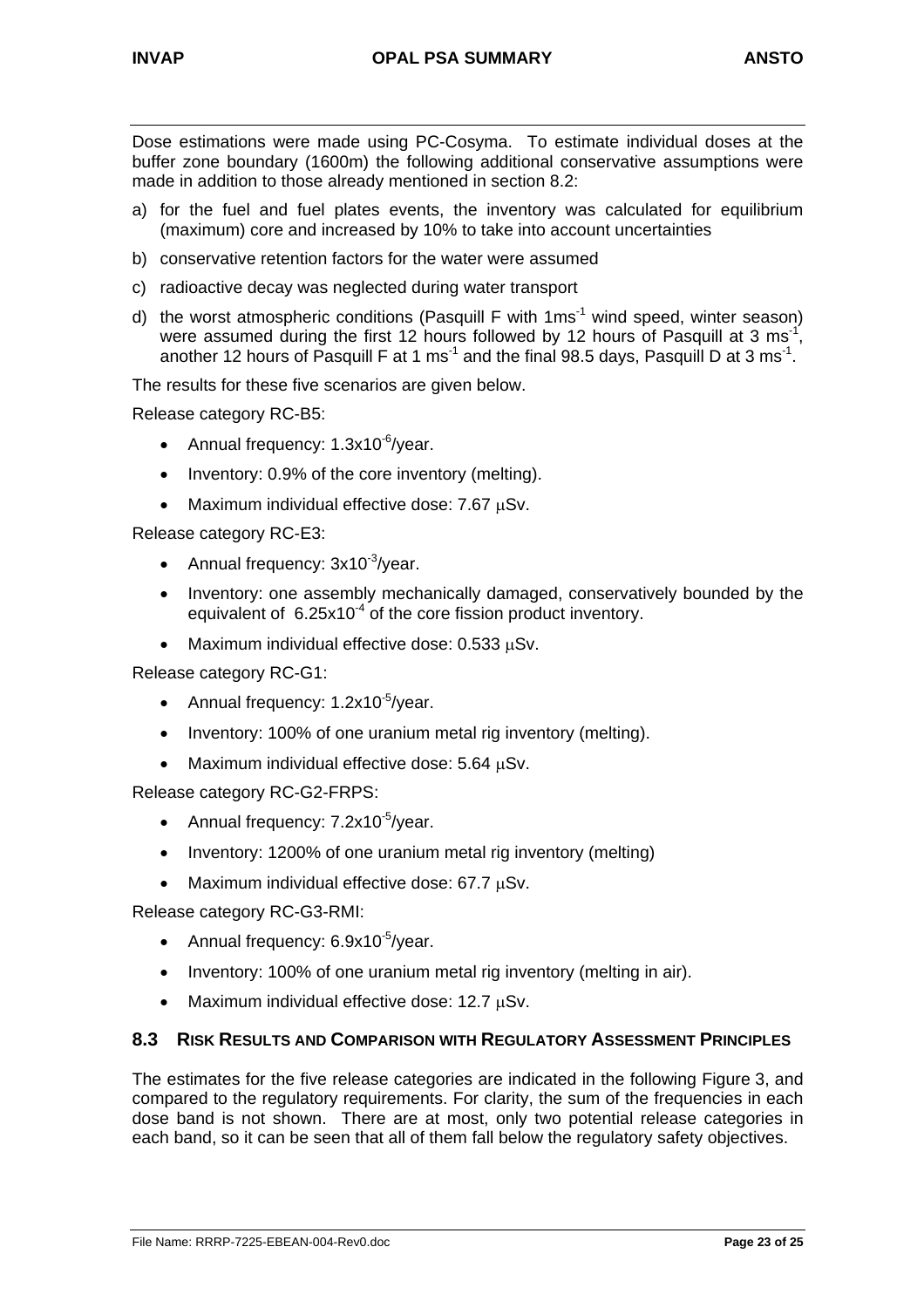

#### **Figure 3 Risk Results and Comparison with Regulatory Assessment Principles**

The PSA demonstrates that the FSS (with unavailability  $5.7x10^{-5}$ ) and the SSS (with unavailability  $3.2x10^{-4}$ ) individually meet the regulatory assessment principle on the likelihood of failure of shutdown systems (RAP38 [2]). Furthermore, these two systems are independent and diverse, and so failure of both is not credible.

The PSA also demonstrates that the OPAL Reactor meets the regulatory assessment principle on the frequency of significant core damage (RAP32 [2]). It is understood that ALARA optimisation is not expected because the core damage frequency is one order of magnitude below the most stringent safety objective (*ie* less than 10-6 per year). The regulatory requirement is that the Core Damage Frequency should be less than  $10^{-4}$ /year.

Therefore, the OPAL Reactor is capable of meeting the Regulatory Assessment Principles with respect to doses to the public, core damage frequency and reliability of shutdown systems.

The PSA includes consideration of all envisaged operation modes of the OPAL Reactor and all expected radiation sources that may exist in the plant. However, as the specific operating and maintenance manuals are not yet complete, several conservative hypotheses were made. If more realistic assumptions are made, it is expected that there will be a reduction in the risk estimations from the present PSA. In this sense, the present results are a bounding estimation of the risk. They demonstrate that there is no design basis accident or credible beyond design basis accident that can cause a high dose in the worst placed member of the public, thus demonstrating that no off-site emergency countermeasures would be required.

The calculated doses are well below the minimum intervention level for sheltering, which is set at 5 mSv [15].